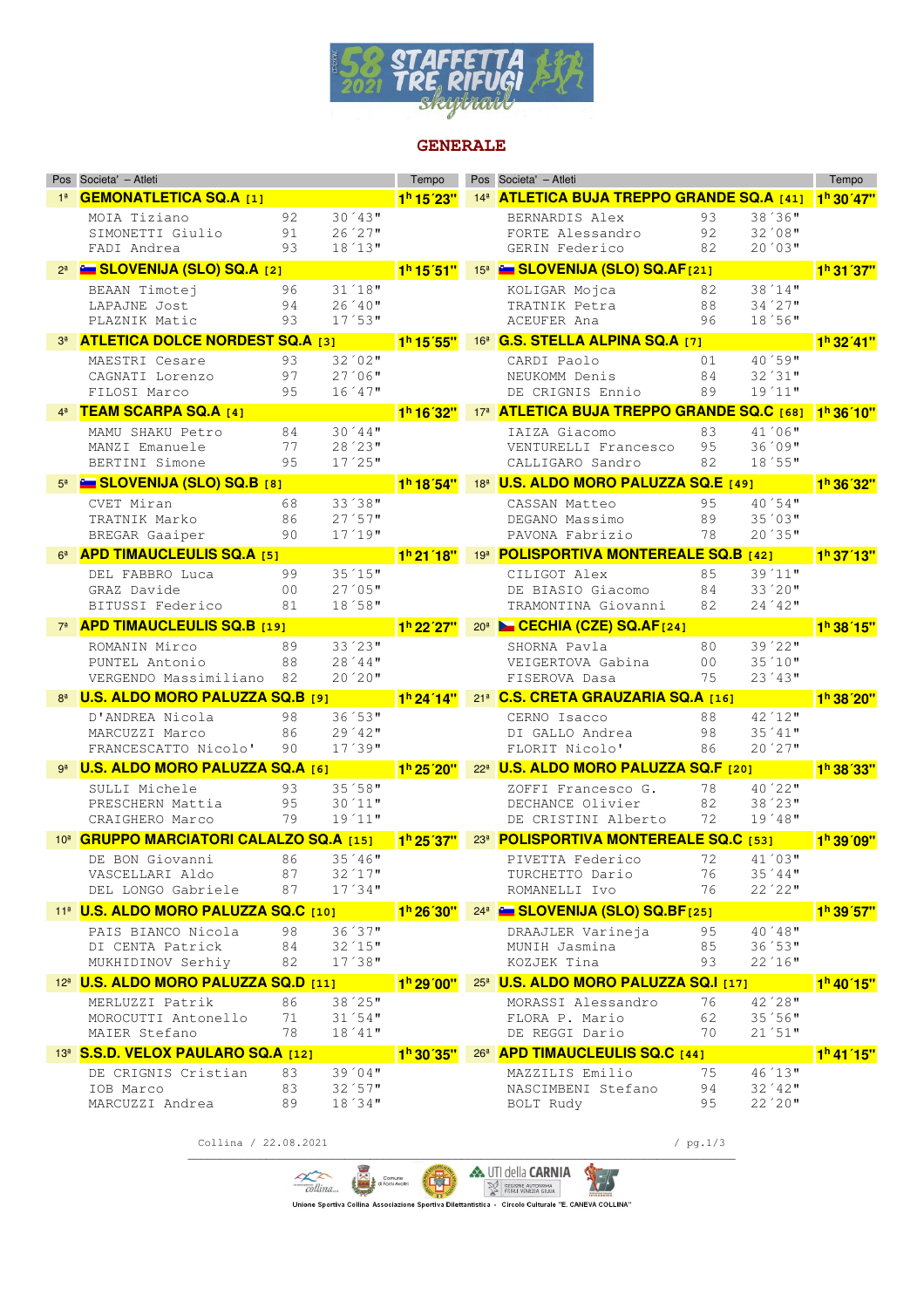|                 | Pos Societa' - Atleti                                 |          |           | Tempo                              |                 | Pos Societa' - Atleti                                                                                 |            |           | Tempo                  |
|-----------------|-------------------------------------------------------|----------|-----------|------------------------------------|-----------------|-------------------------------------------------------------------------------------------------------|------------|-----------|------------------------|
|                 | 27ª U.S. ALDO MORO PALUZZA SQ.G [39]                  |          |           | 1 <sup>h</sup> 41'22"              | 41 <sup>8</sup> | PIANI DI VAS RIGOLATO SQ.C [18]                                                                       |            |           | 1 <sup>h</sup> 49'23"  |
|                 | COLAUTTI Alessio                                      | 86       | 43'35"    |                                    |                 | DE CRIGNIS Manuel                                                                                     | 78         | 49'32"    |                        |
|                 | MICOLI Victor                                         | 85       | 35'45"    |                                    |                 | ROSSITTI Gilberto                                                                                     | 77         | 39'27"    |                        |
|                 | COLETTI Luca                                          | 67       | 22'02"    |                                    |                 | ZORZI Stefano                                                                                         | 79         | 20'24"    |                        |
| 28 <sup>a</sup> | <b>U.S. ALDO MORO PALUZZA SQ.AF[22]</b>               |          |           | 1 <sup>h</sup> 41'31"              | 42 <sup>a</sup> | <b>ASD MONTE COGLIANS SQ.A [43]</b>                                                                   |            |           | 1 <sup>h</sup> 49'47"  |
|                 | MARTIN Rosy                                           | 91       | 41'04"    |                                    |                 | DEL FABBRO Andrea                                                                                     | 67         | $39'40$ " |                        |
|                 | FINIZIO Anna                                          | 74       | $37'21$ " |                                    |                 | DEL FABBRO Matteo                                                                                     | 67         | 43'17"    |                        |
|                 | ROMANIN Paola                                         | 77       | 23'06''   |                                    |                 | FERRARI Piergiacomo                                                                                   | 69         | 26'50"    |                        |
| 29 <sup>a</sup> | <b>GRUPPO SPORTIVO NATISONE SQ.A [65]</b>             |          |           | 1 <sup>h</sup> 41 57"              |                 | 43ª U.S. ALDO MORO PALUZZA SQ.H [40]                                                                  |            |           | 1 <sup>h</sup> 50'07"  |
|                 | IUSSA Mattia                                          | 88       | $43'04$ " |                                    |                 | GRESSANI Cristian                                                                                     | 74         | 42'51"    |                        |
|                 | MAION Michele                                         | 68       | 36'37"    |                                    |                 | ROMANO Rocco                                                                                          | 74         | 40'56"    |                        |
|                 | DE PASQUALE Mattia                                    | 02       | 22'16"    |                                    |                 | LENARDUZZI Fabio                                                                                      | 67         | 26'20"    |                        |
| 30 <sup>a</sup> | <b>PIANI DI VAS RIGOLATO SQ.A [55]</b>                |          |           | 1 <sup>h</sup> 42 <sup>'</sup> 08" | 44 <sup>3</sup> | <b>APD TIMAUCLEULIS SQ.AF[23]</b>                                                                     |            |           | 1 <sup>h</sup> 50' 51" |
|                 | IOB Sergio                                            | 92       | 38'06"    |                                    |                 | SPANGARO Carla                                                                                        | 84         | 46'45"    |                        |
|                 | FEZZA Roberto                                         | 75       | 40'02"    |                                    |                 | BERGAGNIN Rebecca                                                                                     | 99         | 38'43''   |                        |
|                 | NODALE Luca                                           | 73       | 24'00''   |                                    |                 | MAIERON Irene                                                                                         | 80         | 25'23"    |                        |
|                 | 31ª U.S. ALDO MORO PALUZZA SQ.P [57]                  |          |           | 1 <sup>h</sup> 42'16"              |                 | 45ª U.S. ALDO MORO PALUZZA SQ.L [51]                                                                  |            |           | 1 <sup>h</sup> 51'06"  |
|                 | DEL COLLE Manuel                                      | 87       | 41'29"    |                                    |                 | COCEANO Francesco                                                                                     | 67         | 45'24"    |                        |
|                 | BELLINA Renato                                        | 57       | 39'05"    |                                    |                 | ERRATH Marco                                                                                          | 75         | 41'31"    |                        |
|                 | LIBRATO Valerio                                       | 59       | 21'42"    |                                    |                 | COLETTI Cristian                                                                                      | 95         | 24'11"    |                        |
| 32 <sup>a</sup> | <b>A.S. MONTE COGLIANS SQ.A [14]</b>                  |          |           | 1 <sup>h</sup> 42'20"              | 46 <sup>3</sup> | ATLETICA BUJA TREPPO GRANDE SQ.AF[30] 1h 51 07"                                                       |            |           |                        |
|                 | DE ANTONI Alessandro                                  | 86       | 40'23"    |                                    |                 | DEL PINO Arianna                                                                                      | 99         | 45'34"    |                        |
|                 | TOPAN Andrea                                          | 76       | 35'56''   |                                    |                 | CALAZ Gessica                                                                                         | 78         | $44'01$ " |                        |
|                 | CORADAZZI Rudi                                        | 85       | 26'01"    |                                    |                 | GUBIANI Anna                                                                                          | 97         | 21'32"    |                        |
| 33 <sup>a</sup> | <b>B.R.A. Team SQ.A [63]</b>                          |          |           | 1 <sup>h</sup> 43'08"              | 47 <sup>3</sup> | <b>TRIESTE</b><br>[66]                                                                                |            |           | 1 <sup>h</sup> 51'43"  |
|                 | CESCO Giuseppe                                        | 84       | $44'41$ " |                                    |                 | RIZZETTO Gino                                                                                         | 80         | $47'45$ " |                        |
|                 | TOMBA Roberto                                         | 79       | 38'28''   |                                    |                 | VUAN Alessandro                                                                                       | 65         | 40'41"    |                        |
|                 | FANTIN Alessandro                                     | 80       | 19'59"    |                                    |                 | DRIGO Francesco                                                                                       | 77         | 23'17"    |                        |
|                 | 34ª <b>GEMONATLETICA</b> [74]                         |          |           | 1 <sup>h</sup> 44'23"              | 48 <sup>a</sup> | <b>G.S. STELLA ALPINA SQ.AF[33]</b>                                                                   |            |           | 1 <sup>h</sup> 53'19"  |
|                 | BOEZIO Mauro                                          | 92       | 41'10''   |                                    |                 | MAZZUCA Micaela                                                                                       | 89         | $42'24$ " |                        |
|                 | DE CECCO Enrico                                       | 85       | 39'25"    |                                    |                 | DORIGO Giada                                                                                          | 75         | 42'52"    |                        |
|                 | DE CECCO Francesco                                    | 99       | $23'48$ " |                                    |                 | COSSETTINI Cristina                                                                                   | 77         | 28'03"    |                        |
| 35 <sup>3</sup> | <b>TRU Sky Runners SQ.E [47]</b>                      |          |           | $1h$ 44'55"                        | 49 <sup>a</sup> | <b>BORDANESE</b> [13]                                                                                 |            |           | 1 <sup>h</sup> 53'49"  |
|                 | TOMAT HUGO Numa                                       | 75       | 48 ' 45"  |                                    |                 | PICCO Eraldo                                                                                          | 72         | 51'31"    |                        |
|                 | ROSSETTO Marco                                        | 82       | 33'39"    |                                    |                 | PICCO Noris                                                                                           | 69         | 39'34"    |                        |
|                 | URBAN Mattia                                          | 84       | 22'31"    |                                    |                 | BALDISSERA Andrea                                                                                     | 91         | 22'44"    |                        |
| 36 <sup>3</sup> | <b>TRIESTE ATLETICA [46]</b>                          |          |           | 1 <sup>h</sup> 45'46"              |                 | 50 <sup>a</sup> C.S. CRETA GRAUZARIA SQ.B [73]                                                        |            |           | 1 <sup>h</sup> 54'03"  |
|                 | LUTMAN Gabriele                                       | 01       | 45'17"    |                                    |                 | BARBIERI Stefano                                                                                      | 71         | 52'04"    |                        |
|                 | GHERGOLET Marco                                       | 03       | $37'49$ " |                                    |                 | MECCHIA Tommaso                                                                                       | 89         | 40'20"    |                        |
|                 | TIBERIO Mattia                                        | 00       | $22'40$ " |                                    |                 | FORABOSCO Michele                                                                                     | 87         | 21'39"    |                        |
|                 | 37ª U.S. ALDO MORO PALUZZA SQ.BF[26]                  |          |           | 1 <sup>h</sup> 47 <sup>'04"</sup>  |                 | 51 <sup>a</sup> G.S.D. VAL GLERIS SQ.B [72]                                                           |            |           | 1 <sup>h</sup> 55' 44" |
|                 |                                                       | 95       | 46'17"    |                                    |                 | CIANI Stefano                                                                                         | 71         | 51'17"    |                        |
|                 | BELLINA Caterina<br>CESCUTTI Alice                    | 90       | $37'20$ " |                                    |                 | SANDRI Cristian                                                                                       | 76         | $38'20$ " |                        |
|                 | MARTIN Jaska                                          | 79       | 23'27"    |                                    |                 | SPADACCINI Lorenzo                                                                                    | 87         | 26'07"    |                        |
|                 | 38ª CRETROI SQ.A [69]                                 |          |           | $1h$ 48 $12"$                      |                 | 52 <sup>8</sup> ATLETICA DOLCE NORDEST SQ.B [76]                                                      |            |           | 1 <sup>h</sup> 57'06"  |
|                 | RUSSO Jacopo                                          | 89       | 45'31"    |                                    |                 | LUNAZZI GORIZZA Gabrie 78                                                                             |            | $53'26$ " |                        |
|                 | MIORINI Iacopo                                        | 89       | $40'18$ " |                                    |                 | COIANIZ Alessandro                                                                                    | 66         | $40'46$ " |                        |
|                 | FOSCATO Fabio                                         | 89       | 22'23''   |                                    |                 | COIANIZ Pier Guido                                                                                    | 74         | 22'54"    |                        |
|                 | 39ª ASD MADRUK/73 SQ.A [61]                           |          |           | 1 <sup>h</sup> 48 <sup>'</sup> 22" |                 | 53 <sup>ª</sup> G.S.D. VAL GLERIS SQ.A [45]                                                           |            |           | 1 <sup>h</sup> 57' 46" |
|                 |                                                       |          | $42'27$ " |                                    |                 |                                                                                                       |            | 49'13"    |                        |
|                 | CASAGRANDE Attilio<br>DEL LONGO Paolo                 | 73<br>73 | 41'27"    |                                    |                 | VERONA Manuel<br>FADINI Matteo                                                                        | 94<br>82   | 44'14"    |                        |
|                 | DELLA MARTINA Giulio                                  | 73       | $24'28$ " |                                    |                 | SPELAT Edi                                                                                            | 70         | 24'19"    |                        |
|                 | 40 <sup>8</sup> ATLETICA BUJA TREPPO GRANDE SQ.B [56] |          |           | 1 <sup>h</sup> 48 <sup>'23"</sup>  | 54 <sup>9</sup> | <b>U.S. ALDO MORO PALUZZA SQ.M [60]</b>                                                               |            |           | 1 <sup>h</sup> 58' 15" |
|                 |                                                       |          | $50'23$ " |                                    |                 | IMMESI Fabio                                                                                          | 76         | 48'40"    |                        |
|                 | LONDERO Alessandro<br>DI GIUSTO Mattia                | 81<br>88 | 38'37"    |                                    |                 | PASCHINI Cris                                                                                         | 71         | $40'49$ " |                        |
|                 | BERTOLIN Dario                                        | 84       | $19'23$ " |                                    |                 | LO NARDO Domenico                                                                                     | 79         | 28'46''   |                        |
|                 |                                                       |          |           |                                    |                 |                                                                                                       |            |           |                        |
|                 | Collina / 22.08.2021                                  |          |           |                                    |                 |                                                                                                       | / $pg.2/3$ |           |                        |
|                 |                                                       |          |           |                                    |                 |                                                                                                       |            |           |                        |
|                 |                                                       |          |           | Comune                             |                 | <b>A. UTI della CARNIA</b>                                                                            |            |           |                        |
|                 |                                                       |          | collina.  |                                    |                 | REGIONE AUTONOMA<br>FRIULI VENEZIA GIULIA                                                             |            |           |                        |
|                 |                                                       |          |           |                                    |                 | "Unione Sportiva Collina Associazione Sportiva Dilettantistica - Circolo Culturale "E. CANEVA COLLINA |            |           |                        |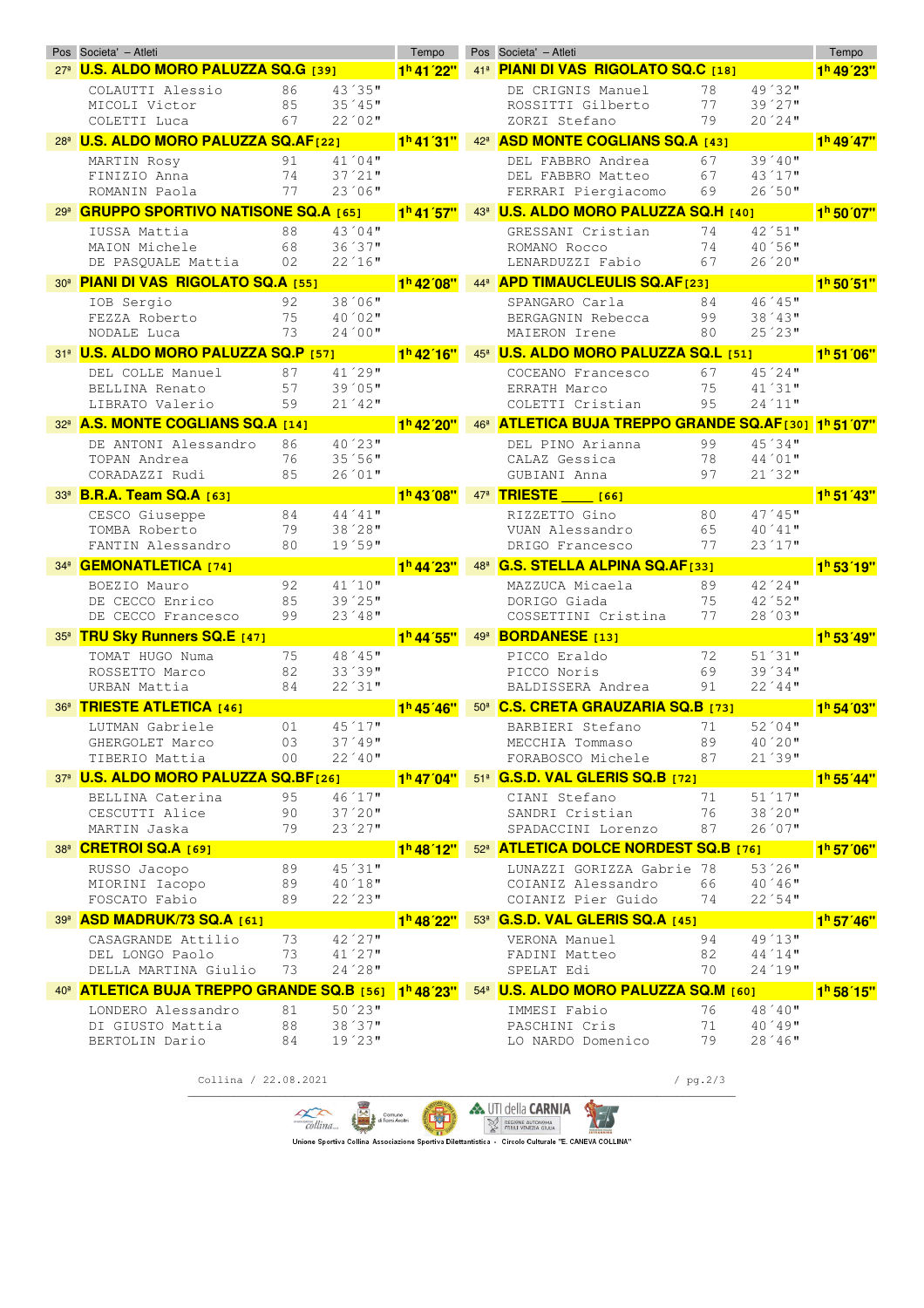|                             | Pos Societa' - Atleti                                             |          |                     | Tempo                   |                 | Pos Societa' - Atleti                        |          |                          |                                   |
|-----------------------------|-------------------------------------------------------------------|----------|---------------------|-------------------------|-----------------|----------------------------------------------|----------|--------------------------|-----------------------------------|
| 55 <sup>8</sup>             | S.S.D. VELOX PAULARO SQ.B [62]                                    |          |                     | 1 <sup>h</sup> 58'32"   | 66 <sup>3</sup> | <b>C.S. CRETA GRAUZARIA SQ.C</b> [70]        |          |                          | 2 <sup>h</sup> 07' 49"            |
|                             | SBRIZZAI Gabriel                                                  | 84       | 48'23"              |                         |                 | BIANCOLINO Dario                             | 64       | 57'37"                   |                                   |
|                             | BONANNI Flavio                                                    | 79       | 42'08"              |                         |                 | BIANCOLINO Luca                              | 97       | $41'16$ "                |                                   |
|                             | PELLIZZOTTI Iwan                                                  | 73       | 28'01"              |                         |                 | NOT Igor                                     | 71       | 28'56"                   |                                   |
|                             | 56 <sup>8</sup> U.S. ALDO MORO PALUZZA SQ.CF[27]                  |          |                     | 1 <sup>h</sup> 59'09"   | 67 <sup>8</sup> | <b>ATLETICA BUJA TREPPO GRANDE SQ.D [71]</b> |          |                          | 2 <sup>h</sup> 07'50"             |
|                             | FRANCO Antonella                                                  | 01<br>70 | 48'48"<br>$46'41$ " |                         |                 | GUBIANI Loris<br>BARADELLO Luca              | 67<br>68 | $45'27$ "<br>47'59"      |                                   |
|                             | MATTIELLO Eugenia<br>BANELLI Chiara                               | 89       | $23'40$ "           |                         |                 | CIMENTI Alex                                 | 69       | $34'24$ "                |                                   |
|                             | 57 <sup>8</sup> POLISPORTIVA MONTEREALE SQ.A [58]                 |          |                     | 1 <sup>h</sup> 59' 41'' | 68 <sup>3</sup> | U.S. ALDO MORO PALUZZA SQ.O [50]             |          |                          | 2 <sup>h</sup> 08'36"             |
|                             | RUDI Borghese                                                     | 67       | 51'11"              |                         |                 | SBRIZZAI Roberto                             | 49       | 54'07                    |                                   |
|                             | ALZETTA Giorgio                                                   | 84       | 44'21"              |                         |                 | VARNERIN Oscar                               | 74       | $42'11$ "                |                                   |
|                             | ALLEGRETTO Valter                                                 | 67       | 24'09"              |                         |                 | VARNERIN Giacomo                             | 48       | $32'18$ "                |                                   |
|                             | 58 <sup>8</sup> U.S. ALDO MORO PALUZZA SQ.N [52]                  |          |                     | 2 <sup>h</sup> 00'09"   | 69 <sup>a</sup> | G.S.D. VAL GLERIS SQ.AF[36]                  |          |                          | 2 <sup>h</sup> 08'50"             |
|                             | BOSCHIAN BAILO Matteo                                             | 74       | 45'16"              |                         |                 | CUCCHIARO Roberta                            | 81       | 58'54"                   |                                   |
|                             | MANSUTTI Giorgio                                                  | 68       | 44'30"              |                         |                 | PURINAN Marta                                | 86       | 43'58"                   |                                   |
|                             | FUMAGALLI Alessandro                                              | 78       | $30'23$ "           |                         |                 | FADINI Chiara                                | 84       | 25'58"                   |                                   |
| 59 <sup>8</sup>             | <b>DONATORI SANGUE CAMPOLONGO T. SQ.A</b><br>[64]                 |          |                     | $2h$ 01 $35"$           | 70 <sup>3</sup> | <b>U.S. ALDO MORO PALUZZA SQ.EF[31]</b>      |          |                          | 2 <sup>h</sup> 13'16"             |
|                             | STURNIG Enrico                                                    | 71       | 51'59"              |                         |                 | NASCIMBENI Romina                            | 75       | $52'28$ "                |                                   |
|                             | FRANZ Marco                                                       | 81       | 45'32"              |                         |                 | GIACOMINI Greta                              | 90       | 55'13"                   |                                   |
|                             | RIGATO Mario                                                      | 66       | 24'04"              |                         |                 | DA RIOS Chantal                              | 96       | 25'35"                   |                                   |
| 60 <sup>a</sup>             | <b>PIANI DI VAS RIGOLATO SQ.AF[34]</b>                            |          |                     | 2 <sup>h</sup> 02'22"   |                 | 71ª US AMARO SQ.A [67]                       |          |                          | 2 <sup>h</sup> 14'22"             |
|                             | POLONIA Sara                                                      | 78       | $54'40$ "           |                         |                 | BROVEDAN Onorino                             | 66       | $1h$ 03 $'45$ "          |                                   |
|                             | FRUCH Alice<br>GRESSANI Orietta                                   | 95<br>79 | $41'42$ "<br>26'00" |                         |                 | DELL'ANGELO Giovanni<br>ZANELLA Manuel       | 93<br>90 | $45'20$ "<br>25'17"      |                                   |
|                             | 61ª <b>U.S. COLLINA ASD SQ.A</b> [75]                             |          |                     | 2 <sup>h</sup> 04'22"   | 72 <sup>a</sup> | <b>POLISPORTIVA MONTEREALE SQ.BF[32]</b>     |          |                          |                                   |
|                             |                                                                   |          | 58'13''             |                         |                 |                                              |          |                          | 2 <sup>h</sup> 19'23"             |
|                             | MARCUZZI Paolo<br>GERIN Matteo                                    | 71<br>93 | 38'02"              |                         |                 | ROVEREDO Valentina<br>FEDRIGO Nadia          | 96<br>68 | $57'10$ "<br>48'24"      |                                   |
|                             | CANDIDO Gabriele                                                  | 73       | 28'07"              |                         |                 | RESNIK Branka                                | 79       | 33'49"                   |                                   |
|                             | 62ª U.S. ALDO MORO PALUZZA SQ.DF[28]                              |          |                     | 2h 04'35"               | 73 <sup>8</sup> | <b>ATLETICA BUJA TREPPO GRANDE SQ.A [59]</b> |          |                          | 2 <sup>h</sup> 21 <sup>'18"</sup> |
|                             | BRIDA Federica                                                    | 86       | 51'01"              |                         |                 | PITUSSI Christian                            | 72       | $1h$ 05 '59"             |                                   |
|                             | TROST Giulia                                                      | 87       | $49'06$ "           |                         |                 | ARMELLINI Andrea                             | 78       | 48'52"                   |                                   |
|                             | FABIO Chiara                                                      | 84       | 24'28''             |                         |                 | COMINI Andrea                                | 74       | 26'27"                   |                                   |
|                             | 63ª G.S. STELLA ALPINA SQ.B [48]                                  |          |                     | 2 <sup>h</sup> 04'52"   | 74 <sup>3</sup> | <b>EDELWEISS SQ.AF[29]</b>                   |          |                          | 2 <sup>h</sup> 24'58"             |
|                             | NEUKOMM Remo                                                      | 53       | 49'04"              |                         |                 | DEL FABBRO Lucrezia                          | 02       | $1h$ 11'44"              |                                   |
|                             | DE CRIGNIS Paolo<br>DORIGO Mauro                                  | 60<br>52 | 38'52"<br>36'56"    |                         |                 | PUNTEL Karin<br>FUCCARO Sara                 | 02<br>95 | 44'31"<br>28'43''        |                                   |
|                             | 64 <sup>8</sup> PIANI DI VAS RIGOLATO SQ.B [54]                   |          |                     | 2 <sup>h</sup> 05' 05"  | 75 <sup>3</sup> | <b>G.S. STELLA ALPINA SQ.BF[37]</b>          |          |                          | 2 <sup>h</sup> 38'48"             |
|                             | CANTARUTTI Massimo                                                | 87       | 50'13"              |                         |                 |                                              |          | 66 1 <sup>h</sup> 05'18" |                                   |
|                             | GOTARDIS Alessandro                                               | 71       | 48'58''             |                         |                 | DEL FABRO Sonia<br>DI LENARDO Chiara         | 61       | 54'50"                   |                                   |
|                             | TOMAT Walter                                                      | 71       | 25'54"              |                         |                 | SPANGARO Edda                                | 57       | 38'40"                   |                                   |
|                             | 65ª C.S. CRETA GRAUZARIA SQ.AF[38]                                |          |                     | 2 <sup>h</sup> 07'01"   |                 |                                              |          |                          |                                   |
|                             | D'ANDREA Eleonora                                                 | 95       | 47'31''             |                         |                 |                                              |          |                          |                                   |
|                             | FERATAJ Gjulieta                                                  | 88       | 42'37"              |                         |                 |                                              |          |                          |                                   |
|                             | ERMACORA Anna                                                     | 70       | 36'53"              |                         |                 |                                              |          |                          |                                   |
| <b>ISCRITTE</b><br>RITIRATE | n. 76<br>n. 1<br>35 POLISPORTIVA MONTEREALE<br>CLASSIFICATE n. 75 |          | SQ.AF               |                         |                 |                                              |          |                          |                                   |
|                             | Esposta ore:                                                      |          |                     |                         |                 |                                              |          |                          |                                   |
|                             |                                                                   |          |                     |                         |                 | La GIURIA                                    |          |                          |                                   |
|                             |                                                                   |          |                     |                         |                 | Ottavio TOCH                                 |          |                          |                                   |

Collina / 22.08.2021 / pg.3/3 \_\_\_\_\_\_\_\_\_\_\_\_\_\_\_\_\_\_\_\_\_\_\_\_\_\_\_\_\_\_\_\_\_\_\_\_\_\_\_\_\_\_\_\_\_\_\_\_\_\_\_\_\_\_\_\_\_\_\_\_\_\_\_\_\_\_\_\_\_\_\_\_\_\_\_\_\_\_\_\_\_\_\_\_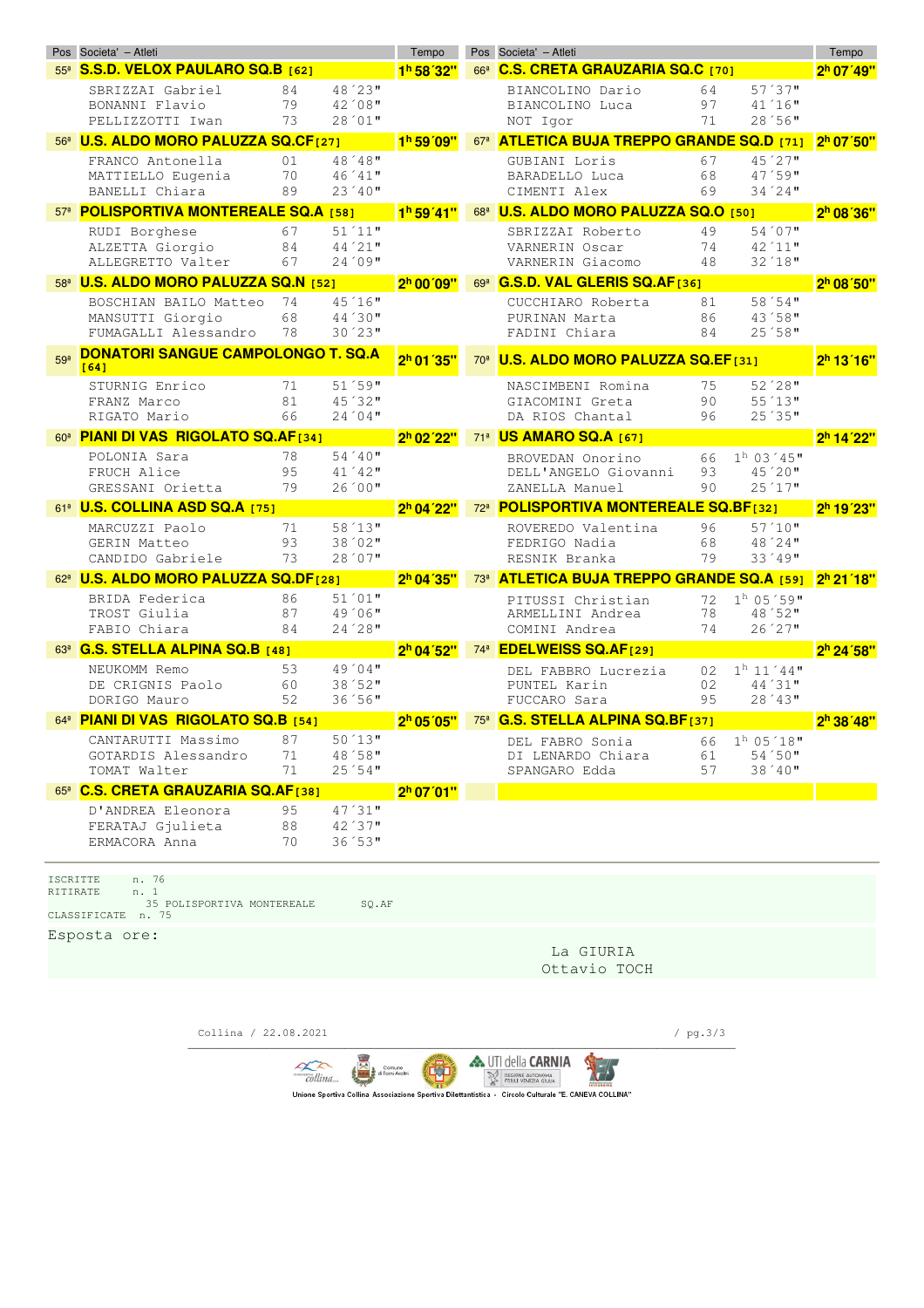

#### **FEMMINILE**

|                | Pos Societa' - Atleti                                                                                            |                            |                                     | Tempo                             |                 | Pos Societa' - Atleti                                   |                 |                                        | Tempo                  |
|----------------|------------------------------------------------------------------------------------------------------------------|----------------------------|-------------------------------------|-----------------------------------|-----------------|---------------------------------------------------------|-----------------|----------------------------------------|------------------------|
|                | <b>Example 12 SLOVENIJA (SLO) SQ.AF</b> [21]                                                                     |                            |                                     | 1 <sup>h</sup> 31 37'             |                 | 10ª PIANI DI VAS RIGOLATO SQ.AF1341                     |                 |                                        | 2 <sup>h</sup> 02'22"  |
|                | KOLIGAR Mojca<br>TRATNIK Petra<br><b>ACEUFER Ana</b>                                                             | 82<br>88<br>96             | $38'14$ "<br>$34'27$ "<br>18'56"    |                                   |                 | POLONIA Sara<br>FRUCH Alice<br>GRESSANI Orietta         | 78<br>95<br>79  | $54'40$ "<br>$41'42$ "<br>26'00"       |                        |
|                | CECHIA (CZE) SQ.AF[24]                                                                                           |                            |                                     | 1 <sup>h</sup> 38 15"             |                 | 11 <sup>8</sup> U.S. ALDO MORO PALUZZA SQ.DF[28]        |                 |                                        | 2 <sup>h</sup> 04'35"  |
|                | SHORNA Pavla<br>VEIGERTOVA Gabina<br>FISEROVA Dasa                                                               | 80<br>0 <sub>0</sub><br>75 | $39'22$ "<br>$35'10$ "<br>$23'43$ " |                                   |                 | BRIDA Federica<br>TROST Giulia<br>FABIO Chiara          | 86<br>87<br>84  | $51'01$ "<br>49 '06"<br>$24'28$ "      |                        |
|                | <b>Example 12 SLOVENIJA (SLO) SQ.BF</b> [25]                                                                     |                            |                                     | 1 <sup>h</sup> 39'57"             | 12 <sup>a</sup> | <b>C.S. CRETA GRAUZARIA SQ.AF[38]</b>                   |                 |                                        | 2 <sup>h</sup> 07' 01" |
|                | DRAAJLER Varineja<br>MUNIH Jasmina<br>KOZJEK Tina                                                                | 95<br>85<br>93             | $40'48$ "<br>36'53''<br>22'16"      |                                   |                 | D'ANDREA Eleonora<br>FERATAJ Gjulieta<br>ERMACORA Anna  | 95<br>88<br>70  | $47'31$ "<br>42'37"<br>36'53"          |                        |
|                | <b>U.S. ALDO MORO PALUZZA SQ.AF[22]</b>                                                                          |                            |                                     | 1 <sup>h</sup> 41 <sup>'31"</sup> |                 | 13 <sup>ª</sup> G.S.D. VAL GLERIS SQ.AF[36]             |                 |                                        | 2 <sup>h</sup> 08'50"  |
|                | MARTIN Rosy<br>FINIZIO Anna<br>ROMANIN Paola                                                                     | 91<br>74<br>77             | $41'04$ "<br>$37'21$ "<br>$23'06$ " |                                   |                 | CUCCHIARO Roberta<br>PURINAN Marta<br>FADINI Chiara     | 81<br>86<br>84  | 58'54"<br>43'58"<br>25′58″             |                        |
|                | U.S. ALDO MORO PALUZZA SQ.BF[26]                                                                                 |                            |                                     | 1 <sup>h</sup> 47'04"             |                 | 14 <sup>ª</sup> U.S. ALDO MORO PALUZZA SQ.EF[31]        |                 |                                        | 2 <sup>h</sup> 13'16"  |
|                | BELLINA Caterina<br>CESCUTTI Alice<br>MARTIN Jaska                                                               | 95<br>90<br>79             | 46'17"<br>$37'20$ "<br>23'27"       |                                   |                 | NASCIMBENI Romina<br>GTACOMINI Greta<br>DA RIOS Chantal | 75<br>90<br>96  | $52'28$ "<br>55'13''<br>25'35"         |                        |
| 6 <sup>a</sup> | <b>APD TIMAUCLEULIS SQ.AF[23]</b>                                                                                |                            |                                     | 1 <sup>h</sup> 50'51"             |                 | 15 <sup>8</sup> POLISPORTIVA MONTEREALE SQ.BF[32]       |                 |                                        | $2h$ 19'23"            |
|                | SPANGARO Carla<br>BERGAGNIN Rebecca<br>MAIERON Irene                                                             | 84<br>99<br>80             | $46'45$ "<br>$38'43$ "<br>25'23''   |                                   |                 | ROVEREDO Valentina<br>FEDRIGO Nadia<br>RESNIK Branka    | 96<br>68<br>79  | $57'10$ "<br>48'24"<br>33'49"          |                        |
|                | ATLETICA BUJA TREPPO GRANDE SQ.AF[30] 1h 51'07"                                                                  |                            |                                     |                                   | 16 <sup>a</sup> | <b>EDELWEISS SQ.AF[29]</b>                              |                 |                                        | 2 <sup>h</sup> 24'58"  |
|                | DEL PINO Arianna<br>CALAZ Gessica<br>GUBIANI Anna                                                                | 99<br>78<br>97             | 45'34"<br>44'01"<br>$21'32$ "       |                                   |                 | DEL FABBRO Lucrezia<br>PUNTEL Karin<br>FUCCARO Sara     | 02<br>02<br>9.5 | $1h$ 11 '44"<br>$44'31$ "<br>$28'43$ " |                        |
|                | <b>G.S. STELLA ALPINA SQ.AF[33]</b>                                                                              |                            |                                     | 1 <sup>h</sup> 53'19"             | 17 <sup>a</sup> | <b>G.S. STELLA ALPINA SQ.BF1371</b>                     |                 |                                        | 2h 38'48"              |
|                | MAZZUCA Micaela<br>DORIGO Giada<br>COSSETTINI Cristina                                                           | 89<br>75<br>77             | 42'24"<br>42'52"<br>28'03"          |                                   |                 | DEL FABRO Sonia<br>DI LENARDO Chiara<br>SPANGARO Edda   | 66<br>61<br>57  | $1^h$ 05 '18"<br>54'50"<br>$38'40$ "   |                        |
|                | <b>U.S. ALDO MORO PALUZZA SQ.CF[27]</b>                                                                          |                            |                                     | 1 <sup>h</sup> 59'09"             |                 |                                                         |                 |                                        |                        |
|                | FRANCO Antonella<br>MATTIELLO Eugenia<br>BANELLI Chiara                                                          | 01<br>70<br>89             | 48'48''<br>46'41"<br>23 ' 40"       |                                   |                 |                                                         |                 |                                        |                        |
|                | <b>ISCRITTE</b><br>n. 18<br>RITIRATE<br>n. 1<br>35 POLISPORTIVA MONTEREALE<br>CLASSIFICATE n. 17<br>Esposta ore: |                            | SQ.AF                               |                                   |                 |                                                         |                 |                                        |                        |
|                |                                                                                                                  |                            |                                     |                                   |                 | La GIURIA                                               |                 |                                        |                        |

Ottavio TOCH

Collina / 22.08.2021 / pg.1/1 \_\_\_\_\_\_\_\_\_\_\_\_\_\_\_\_\_\_\_\_\_\_\_\_\_\_\_\_\_\_\_\_\_\_\_\_\_\_\_\_\_\_\_\_\_\_\_\_\_\_\_\_\_\_\_\_\_\_\_\_\_\_\_\_\_\_\_\_\_\_\_\_\_\_\_\_\_\_\_\_\_\_\_\_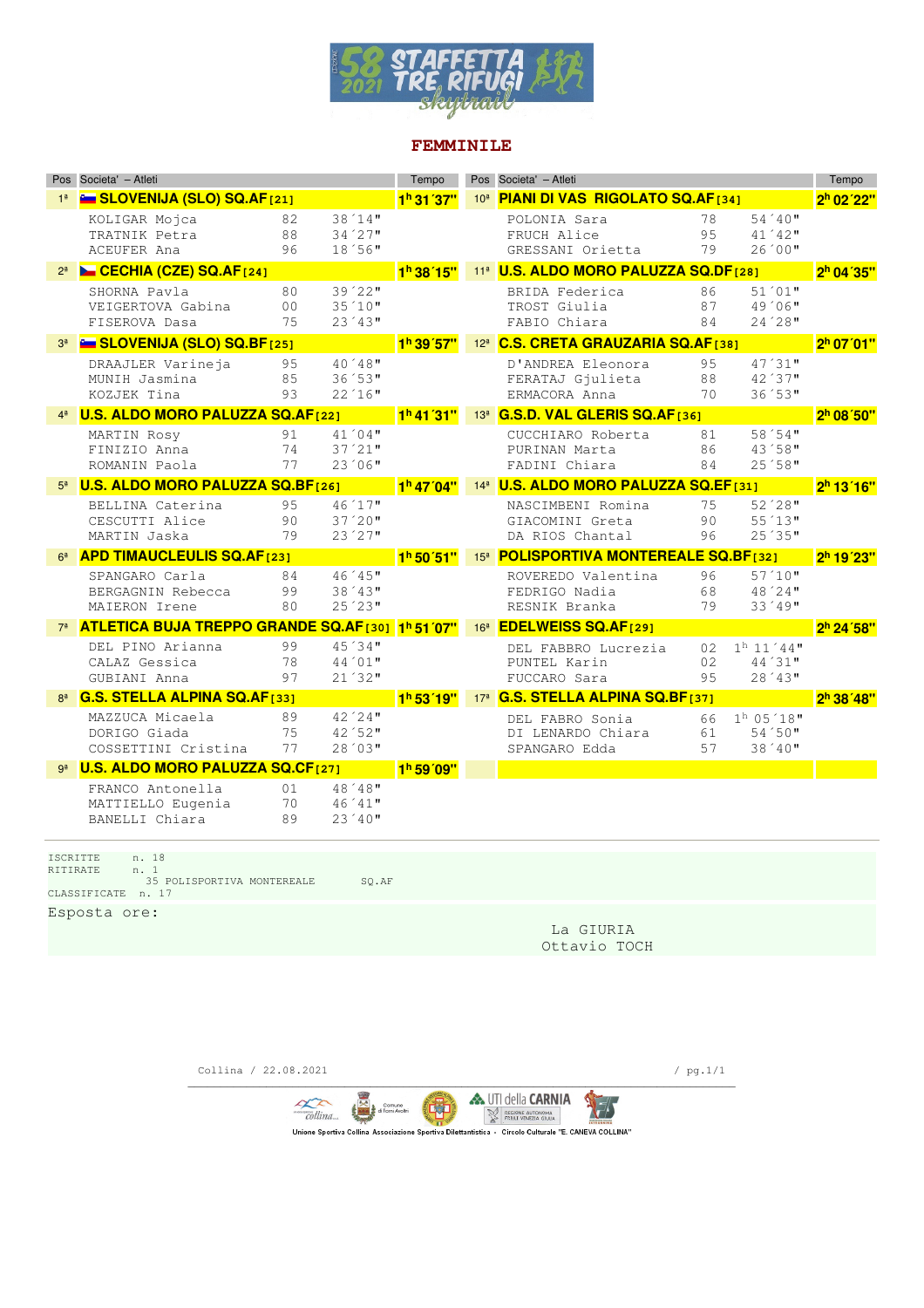

# **CLASSIFICA MASCHILE**

|                     | Pos Societa' - Atleti                                       |                |                                  | Tempo                             |                 | Pos Societa' - Atleti                                         |                |                                  | Tempo                   |
|---------------------|-------------------------------------------------------------|----------------|----------------------------------|-----------------------------------|-----------------|---------------------------------------------------------------|----------------|----------------------------------|-------------------------|
| 1 <sup>8</sup>      | <b>GEMONATLETICA SQ.A [1]</b>                               |                |                                  | 1 <sup>h</sup> 15 <sup>'23"</sup> |                 | 14 <sup>a</sup> <b>ATLETICA BUJA TREPPO GRANDE SQ.A [41]</b>  |                |                                  | 1 <sup>h</sup> 30' 47"  |
|                     | MOIA Tiziano<br>SIMONETTI Giulio<br>FADI Andrea             | 92<br>91<br>93 | $30'43$ "<br>26'27"<br>18'13''   |                                   |                 | BERNARDIS Alex<br>FORTE Alessandro<br>GERIN Federico          | 93<br>92<br>82 | 38'36"<br>32'08''<br>20'03"      |                         |
|                     | 2ª <b>E SLOVENIJA (SLO) SQ.A</b> [2]                        |                |                                  | 1 <sup>h</sup> 15'51"             |                 | 15ª G.S. STELLA ALPINA SQ.A [7]                               |                |                                  | 1 <sup>h</sup> 32' 41'' |
|                     | BEAAN Timotej<br>LAPAJNE Jost<br>PLAZNIK Matic              | 96<br>94<br>93 | 31'18''<br>$26'40$ "<br>17'53''  |                                   |                 | CARDI Paolo<br>NEUKOMM Denis<br>DE CRIGNIS Ennio              | 01<br>84<br>89 | 40'59"<br>32'31"<br>19'11"       |                         |
|                     | <b>ATLETICA DOLCE NORDEST SQ.A [3]</b>                      |                |                                  | 1 <sup>h</sup> 15'55"             |                 | 16 <sup>a</sup> <b>ATLETICA BUJA TREPPO GRANDE SQ.C</b> [68]  |                |                                  | 1 <sup>h</sup> 36'10"   |
|                     | MAESTRI Cesare<br>CAGNATI Lorenzo<br>FILOSI Marco           | 93<br>97<br>95 | $32'02$ "<br>$27'06$ "<br>16'47" |                                   |                 | IAIZA Giacomo<br>VENTURELLI Francesco<br>CALLIGARO Sandro     | 83<br>95<br>82 | $41'06$ "<br>36'09"<br>18'55"    |                         |
|                     | <b>TEAM SCARPA SQ.A [4]</b>                                 |                |                                  | 1 <sup>h</sup> 16'32"             |                 | 17 <sup>ª</sup> <b>U.S. ALDO MORO PALUZZA SQ.E [49]</b>       |                |                                  | 1 <sup>h</sup> 36'32"   |
|                     | MAMU SHAKU Petro<br>MANZI Emanuele<br>BERTINI Simone        | 84<br>77<br>95 | 30'44"<br>28'23"<br>$17'25$ "    |                                   |                 | CASSAN Matteo<br>DEGANO Massimo<br>PAVONA Fabrizio            | 95<br>89<br>78 | 40'54"<br>35'03''<br>20'35"      |                         |
|                     | <b>Example SLOVENIJA (SLO) SQ.B</b> [8]                     |                |                                  | 1 <sup>h</sup> 18'54"             |                 | 18 <sup>8</sup> POLISPORTIVA MONTEREALE SQ.B [42]             |                |                                  | 1 <sup>h</sup> 37'13"   |
|                     | CVET Miran<br>TRATNIK Marko<br>BREGAR Gaaiper               | 68<br>86<br>90 | 33'38"<br>27'57"<br>17'19''      |                                   |                 | CILIGOT Alex<br>DE BIASIO Giacomo<br>TRAMONTINA Giovanni      | 85<br>84<br>82 | 39'11"<br>$33'20$ "<br>24'42"    |                         |
|                     | <b>APD TIMAUCLEULIS SQ.A [5]</b>                            |                |                                  | 1 <sup>h</sup> 21 '18"            |                 | 19ª C.S. CRETA GRAUZARIA SQ.A [16]                            |                |                                  | 1 <sup>h</sup> 38'20"   |
|                     | DEL FABBRO Luca<br>GRAZ Davide<br>BITUSSI Federico          | 99<br>00<br>81 | 35'15"<br>27'05"<br>18'58"       |                                   |                 | CERNO Isacco<br>DI GALLO Andrea<br>FLORIT Nicolo'             | 88<br>98<br>86 | 42'12"<br>$35'41$ "<br>20'27"    |                         |
|                     | 7ª <b>APD TIMAUCLEULIS SQ.B</b> [19]                        |                |                                  | 1 <sup>h</sup> 22' 27"            |                 | 208 U.S. ALDO MORO PALUZZA SQ.F [20]                          |                |                                  | 1 <sup>h</sup> 38'33"   |
|                     | ROMANIN Mirco<br>PUNTEL Antonio<br>VERGENDO Massimiliano    | 89<br>88<br>82 | 33'23<br>28'44"<br>$20'20$ "     |                                   |                 | ZOFFI Francesco G.<br>DECHANCE Olivier<br>DE CRISTINI Alberto | 78<br>82<br>72 | 40'22"<br>38'23''<br>$19'48$ "   |                         |
| $8^{\underline{a}}$ | <b>U.S. ALDO MORO PALUZZA SQ.B</b> [9]                      |                |                                  | 1 <sup>h</sup> 24'14"             |                 | 218 POLISPORTIVA MONTEREALE SQ.C [53]                         |                |                                  | 1 <sup>h</sup> 39'09"   |
|                     | D'ANDREA Nicola<br>MARCUZZI Marco<br>FRANCESCATTO Nicolo'   | 98<br>86<br>90 | 36'53"<br>$29'42$ "<br>17'39''   |                                   |                 | PIVETTA Federico<br>TURCHETTO Dario<br>ROMANELLI Ivo          | 72<br>76<br>76 | 41'03"<br>35'44"<br>22'22"       |                         |
|                     | <b>U.S. ALDO MORO PALUZZA SQ.A</b> [6]                      |                |                                  | 1 <sup>h</sup> 25'20"             |                 | 22 <sup>a</sup> <b>U.S. ALDO MORO PALUZZA SQ.I [17]</b>       |                |                                  | $1h$ 40'15"             |
|                     | SULLI Michele<br>PRESCHERN Mattia<br>CRAIGHERO Marco        | 93<br>95<br>79 | 35'58"<br>30'11"<br>19'11"       |                                   |                 | MORASSI Alessandro<br>FLORA P. Mario<br>DE REGGI Dario        | 76<br>62<br>70 | 42'28"<br>35'56"<br>21'51"       |                         |
| 10 <sup>a</sup>     | <b>GRUPPO MARCIATORI CALALZO SQ.A [15]</b>                  |                |                                  | 1 <sup>h</sup> 25'37'             | 23 <sup>a</sup> | <b>APD TIMAUCLEULIS SQ.C [44]</b>                             |                |                                  | 1 <sup>h</sup> 41'15"   |
|                     | DE BON Giovanni<br>VASCELLARI Aldo<br>DEL LONGO Gabriele    | 86<br>87<br>87 | $35'46$ "<br>32'17"<br>17'34"    |                                   |                 | MAZZILIS Emilio<br>NASCIMBENI Stefano<br>BOLT Rudy            | 75<br>94<br>95 | 46'13''<br>32'42"<br>$22'20$ "   |                         |
|                     | 11 <sup>ª</sup> U.S. ALDO MORO PALUZZA SQ.C [10]            |                |                                  | 1 <sup>h</sup> 26'30"             |                 | 24ª U.S. ALDO MORO PALUZZA SQ.G [39]                          |                |                                  | 1 <sup>h</sup> 41'22"   |
|                     | PAIS BIANCO Nicola<br>DI CENTA Patrick<br>MUKHIDINOV Serhiy | 98<br>84<br>82 | 36'37"<br>32'15"<br>$17'38$ "    |                                   |                 | COLAUTTI Alessio<br>MICOLI Victor<br>COLETTI Luca             | 86<br>85<br>67 | 43'35"<br>35'45"<br>22'02"       |                         |
|                     | 12 <sup>a</sup> <b>U.S. ALDO MORO PALUZZA SQ.D [11]</b>     |                |                                  | 1 <sup>h</sup> 29'00"             |                 | 25ª GRUPPO SPORTIVO NATISONE SQ.A [65]                        |                |                                  | 1 <sup>h</sup> 41'57"   |
|                     | MERLUZZI Patrik<br>MOROCUTTI Antonello<br>MAIER Stefano     | 86<br>71<br>78 | $38'25$ "<br>31'54"<br>$18'41$ " |                                   |                 | IUSSA Mattia<br>MAION Michele<br>DE PASQUALE Mattia           | 88<br>68<br>02 | 43'04"<br>36'37"<br>22'16"       |                         |
|                     | 13ª S.S.D. VELOX PAULARO SQ.A [12]                          |                |                                  | 1 <sup>h</sup> 30'35"             |                 | 26 <sup>a</sup> PIANI DI VAS RIGOLATO SQ.A [55]               |                |                                  | 1 <sup>h</sup> 42'08"   |
|                     | DE CRIGNIS Cristian<br>IOB Marco<br>MARCUZZI Andrea         | 83<br>83<br>89 | $39'04$ "<br>32'57"<br>18'34"    |                                   |                 | IOB Sergio<br>FEZZA Roberto<br>NODALE Luca                    | 92<br>75<br>73 | 38'06"<br>$40'02$ "<br>$24'00$ " |                         |

Collina / 22.08.2021 / pg.1/3

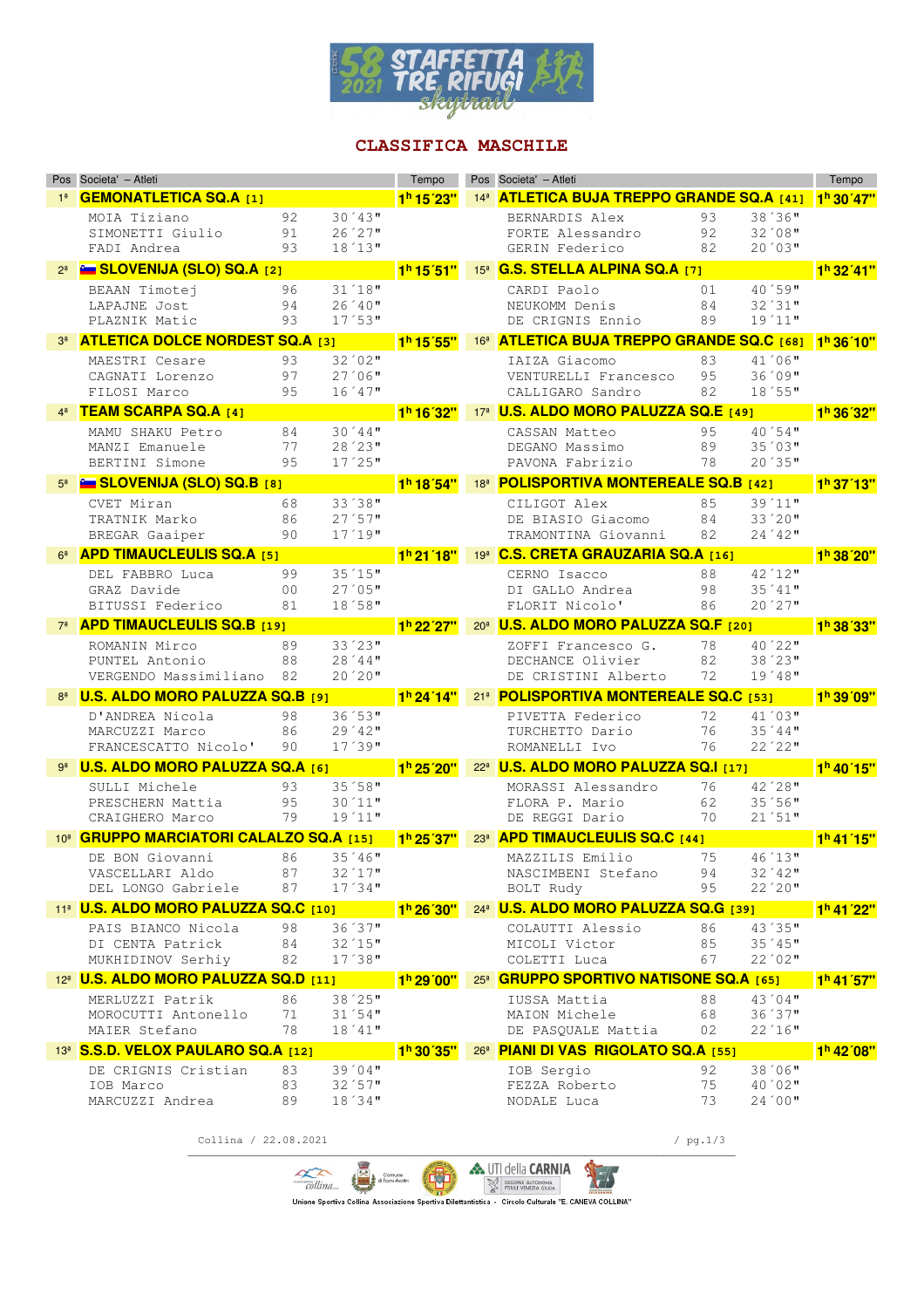|                 | Pos Societa' - Atleti                                   |                      |                     | Tempo                  |                 | Pos Societa' - Atleti                             |            |                                                                                                                       | Tempo                  |
|-----------------|---------------------------------------------------------|----------------------|---------------------|------------------------|-----------------|---------------------------------------------------|------------|-----------------------------------------------------------------------------------------------------------------------|------------------------|
|                 | 27 <sup>a</sup> <b>U.S. ALDO MORO PALUZZA SQ.P</b> [57] |                      |                     | 1 <sup>h</sup> 42' 16" | 41 <sup>3</sup> | <b>BORDANESE</b> [13]                             |            |                                                                                                                       | 1 <sup>h</sup> 53'49"  |
|                 | DEL COLLE Manuel                                        | 87                   | 41'29"              |                        |                 | PICCO Eraldo                                      | 72         | 51'31"                                                                                                                |                        |
|                 | BELLINA Renato                                          | 57                   | $39'05$ "           |                        |                 | PICCO Noris                                       | 69         | 39'34"                                                                                                                |                        |
|                 | LIBRATO Valerio                                         | 59                   | 21´42"              |                        |                 | BALDISSERA Andrea                                 | 91         | 22'44"                                                                                                                |                        |
| 28 <sup>3</sup> | <b>A.S. MONTE COGLIANS SQ.A [14]</b>                    |                      |                     | 1 <sup>h</sup> 42'20"  | 42 <sup>a</sup> | <b>C.S. CRETA GRAUZARIA SQ.B [73]</b>             |            |                                                                                                                       | 1 <sup>h</sup> 54'03"  |
|                 | DE ANTONI Alessandro                                    | 86                   | 40'23"              |                        |                 | BARBIERI Stefano                                  | 71         | 52'04"                                                                                                                |                        |
|                 | TOPAN Andrea                                            | 76                   | 35'56"              |                        |                 | MECCHIA Tommaso                                   | 89         | 40'20"                                                                                                                |                        |
|                 | CORADAZZI Rudi                                          | 85                   | 26'01"              |                        |                 | FORABOSCO Michele                                 | 87         | 21'39"                                                                                                                |                        |
|                 | 29ª <b>B.R.A. Team SQ.A [63]</b>                        |                      |                     | 1 <sup>h</sup> 43'08"  | 43 <sup>a</sup> | G.S.D. VAL GLERIS SQ.B [72]                       |            |                                                                                                                       | 1 <sup>h</sup> 55'44"  |
|                 | CESCO Giuseppe                                          | 84                   | $44'41$ "           |                        |                 | CIANI Stefano                                     | 71         | 51'17"                                                                                                                |                        |
|                 | TOMBA Roberto                                           | 79                   | 38'28"              |                        |                 | SANDRI Cristian                                   | 76         | 38'20"                                                                                                                |                        |
|                 | FANTIN Alessandro                                       | 80                   | 19'59"              |                        |                 | SPADACCINI Lorenzo                                | 87         | 26'07"                                                                                                                |                        |
|                 | 30 <sup>a</sup> <b>GEMONATLETICA</b> [74]               |                      |                     | 1 <sup>h</sup> 44'23"  | 44 <sup>3</sup> | <b>ATLETICA DOLCE NORDEST SQ.B [76]</b>           |            |                                                                                                                       | 1 <sup>h</sup> 57'06"  |
|                 | BOEZIO Mauro                                            | 92                   | 41'10"              |                        |                 | LUNAZZI GORIZZA Gabrie                            | 78         | $53'26$ "                                                                                                             |                        |
|                 | DE CECCO Enrico                                         | 85                   | $39'25$ "           |                        |                 | COIANIZ Alessandro                                | 66         | 40'46"                                                                                                                |                        |
|                 | DE CECCO Francesco                                      | 99                   | 23'48"              |                        |                 | COIANIZ Pier Guido                                | 74         | 22'54"                                                                                                                |                        |
|                 | 31ª TRU Sky Runners SQ.E [47]                           |                      |                     | 1 <sup>h</sup> 44'55"  | 45 <sup>3</sup> | G.S.D. VAL GLERIS SQ.A [45]                       |            |                                                                                                                       | 1 <sup>h</sup> 57' 46" |
|                 |                                                         |                      | 48'45"              |                        |                 | VERONA Manuel                                     |            | 49'13"                                                                                                                |                        |
|                 | TOMAT HUGO Numa<br>ROSSETTO Marco                       | 75<br>82             | 33'39"              |                        |                 | FADINI Matteo                                     | 94<br>82   | 44'14"                                                                                                                |                        |
|                 | URBAN Mattia                                            | 84                   | $22'31$ "           |                        |                 | SPELAT Edi                                        | 70         | 24'19"                                                                                                                |                        |
|                 |                                                         |                      |                     |                        |                 | <b>U.S. ALDO MORO PALUZZA SQ.M [60]</b>           |            |                                                                                                                       |                        |
| 32 <sup>a</sup> | <b>TRIESTE ATLETICA [46]</b>                            |                      |                     | 1 <sup>h</sup> 45'46"  | 46 <sup>3</sup> |                                                   |            |                                                                                                                       | 1 <sup>h</sup> 58'15"  |
|                 | LUTMAN Gabriele                                         | 01                   | 45'17"              |                        |                 | IMMESI Fabio                                      | 76         | 48'40"                                                                                                                |                        |
|                 | GHERGOLET Marco<br>TIBERIO Mattia                       | 03<br>0 <sub>0</sub> | $37'49$ "<br>22´40" |                        |                 | PASCHINI Cris<br>LO NARDO Domenico                | 71<br>79   | 40'49"<br>$28'46$ "                                                                                                   |                        |
|                 |                                                         |                      |                     |                        |                 |                                                   |            |                                                                                                                       |                        |
| 33 <sup>3</sup> | CRETROI SQ.A [69]                                       |                      |                     | 1 <sup>h</sup> 48'12"  | 47 <sup>a</sup> | S.S.D. VELOX PAULARO SQ.B [62]                    |            |                                                                                                                       | 1 <sup>h</sup> 58'32"  |
|                 | RUSSO Jacopo                                            | 89                   | 45'31"              |                        |                 | SBRIZZAI Gabriel                                  | 84         | 48'23"                                                                                                                |                        |
|                 | MIORINI Iacopo                                          | 89                   | $40'18$ "           |                        |                 | BONANNI Flavio                                    | 79         | 42'08''                                                                                                               |                        |
|                 | FOSCATO Fabio                                           | 89                   | 22'23"              |                        |                 | PELLIZZOTTI Iwan                                  | 73         | 28'01"                                                                                                                |                        |
| 34 <sup>9</sup> | ASD MADRUK/73 SQ.A [61]                                 |                      |                     | 1 <sup>h</sup> 48'22"  | 48 <sup>3</sup> | <b>POLISPORTIVA MONTEREALE SQ.A [58]</b>          |            |                                                                                                                       | 1 <sup>h</sup> 59' 41" |
|                 | CASAGRANDE Attilio                                      | 73                   | 42'27"              |                        |                 | RUDI Borghese                                     | 67         | 51'11"                                                                                                                |                        |
|                 | DEL LONGO Paolo                                         | 73                   | 41'27"              |                        |                 | ALZETTA Giorgio                                   | 84         | 44'21"                                                                                                                |                        |
|                 | DELLA MARTINA Giulio                                    | 73                   | $24'28$ "           |                        |                 | ALLEGRETTO Valter                                 | 67         | 24'09"                                                                                                                |                        |
| 35 <sup>3</sup> | <b>ATLETICA BUJA TREPPO GRANDE SQ.B [56]</b>            |                      |                     | 1 <sup>h</sup> 48'23"  | 49 <sup>a</sup> | <b>U.S. ALDO MORO PALUZZA SQ.N [52]</b>           |            |                                                                                                                       | 2 <sup>h</sup> 00'09"  |
|                 | LONDERO Alessandro                                      | 81                   | $50'23$ "           |                        |                 | BOSCHIAN BAILO Matteo                             | 74         | 45'16"                                                                                                                |                        |
|                 | DI GIUSTO Mattia                                        | 88                   | 38'37"              |                        |                 | MANSUTTI Giorgio                                  | 68         | 44'30"                                                                                                                |                        |
|                 | BERTOLIN Dario                                          | 84                   | 19'23"              |                        |                 | FUMAGALLI Alessandro                              | 78         | $30'23$ "                                                                                                             |                        |
| 36 <sup>3</sup> | PIANI DI VAS RIGOLATO SQ.C [18]                         |                      |                     | 1 <sup>h</sup> 49'23'  | 50 <sup>a</sup> | <b>DONATORI SANGUE CAMPOLONGO T. SQ.A</b><br>[64] |            |                                                                                                                       | 2 <sup>h</sup> 01'35"  |
|                 | DE CRIGNIS Manuel                                       | 78                   | 49'32"              |                        |                 | STURNIG Enrico                                    | 71         | 51'59"                                                                                                                |                        |
|                 | ROSSITTI Gilberto                                       | 77                   | 39'27"              |                        |                 | FRANZ Marco                                       | 81         | 45'32"                                                                                                                |                        |
|                 | ZORZI Stefano                                           | 79                   | $20'24$ "           |                        |                 | RIGATO Mario                                      | 66         | 24'04"                                                                                                                |                        |
|                 | 37ª ASD MONTE COGLIANS SQ.A [43]                        |                      |                     | $1h$ 49'47"            |                 | 51ª <b>U.S. COLLINA ASD SQ.A</b> [75]             |            |                                                                                                                       | 2 <sup>h</sup> 04'22"  |
|                 | DEL FABBRO Andrea                                       | 67                   | $39'40$ "           |                        |                 | MARCUZZI Paolo                                    | 71         | 58'13"                                                                                                                |                        |
|                 | DEL FABBRO Matteo                                       | 67                   | 43'17"              |                        |                 | GERIN Matteo                                      | 93         | $38'02$ "                                                                                                             |                        |
|                 | FERRARI Piergiacomo                                     | 69                   | 26'50"              |                        |                 | CANDIDO Gabriele 73                               |            | 28'07"                                                                                                                |                        |
|                 | 38ª <b>U.S. ALDO MORO PALUZZA SQ.H</b> [40] 1h 50 07"   |                      |                     |                        |                 | 52ª G.S. STELLA ALPINA SQ.B [48]                  |            |                                                                                                                       | 2 <sup>h</sup> 04'52"  |
|                 | GRESSANI Cristian                                       | 74                   | $42'51$ "           |                        |                 | NEUKOMM Remo                                      | 53         | $49'04$ "                                                                                                             |                        |
|                 | ROMANO Rocco                                            | 74                   | $40'56$ "           |                        |                 | DE CRIGNIS Paolo                                  | 60         | 38'52"                                                                                                                |                        |
|                 | LENARDUZZI Fabio                                        | 67                   | 26'20"              |                        |                 | DORIGO Mauro                                      | 52         | 36'56"                                                                                                                |                        |
|                 | 39ª <b>U.S. ALDO MORO PALUZZA SQ.L [51]</b>             |                      |                     | 1 <sup>h</sup> 51'06"  |                 | 53ª PIANI DI VAS RIGOLATO SQ.B [54]               |            |                                                                                                                       | 2 <sup>h</sup> 05' 05" |
|                 | COCEANO Francesco                                       | 67                   | $45^{\degree}24$ "  |                        |                 | CANTARUTTI Massimo                                | 87         | 50'13"                                                                                                                |                        |
|                 | ERRATH Marco                                            | 75                   | 41'31"              |                        |                 | GOTARDIS Alessandro                               | 71         | 48'58''                                                                                                               |                        |
|                 | COLETTI Cristian                                        | 95                   | 24'11"              |                        |                 | TOMAT Walter                                      | 71         | 25'54"                                                                                                                |                        |
|                 | 40 <sup>a</sup> TRIESTE [66]                            |                      |                     | 1 <sup>h</sup> 51' 43" |                 | 54ª C.S. CRETA GRAUZARIA SQ.C [70]                |            | <b>Contract Contract Contract Contract Contract Contract Contract Contract Contract Contract Contract Contract Co</b> | 2 <sup>h</sup> 07'49"  |
|                 | RIZZETTO Gino                                           | 80                   | $47'45$ "           |                        |                 | BIANCOLINO Dario                                  | 64         | 57'37"                                                                                                                |                        |
|                 | VUAN Alessandro                                         | 65                   | $40'41$ "           |                        |                 | BIANCOLINO Luca                                   | 97         | 41'16''                                                                                                               |                        |
|                 | DRIGO Francesco                                         | 77                   | 23'17"              |                        |                 | NOT Igor                                          | 71         | 28'56"                                                                                                                |                        |
|                 |                                                         |                      |                     |                        |                 |                                                   |            |                                                                                                                       |                        |
|                 | Collina / 22.08.2021                                    |                      |                     |                        |                 |                                                   | / $pg.2/3$ |                                                                                                                       |                        |

Collina... 好 Collina d'Espagne de Marine de la Company de Marine de La Company de Marine de La Company de la CARNIA<br>Unione Sportiva Collina Associazione Sportiva Dilettantistica - Circolo Culturale "E. CANEVA COLLINA"

**A UTI della CARNIA**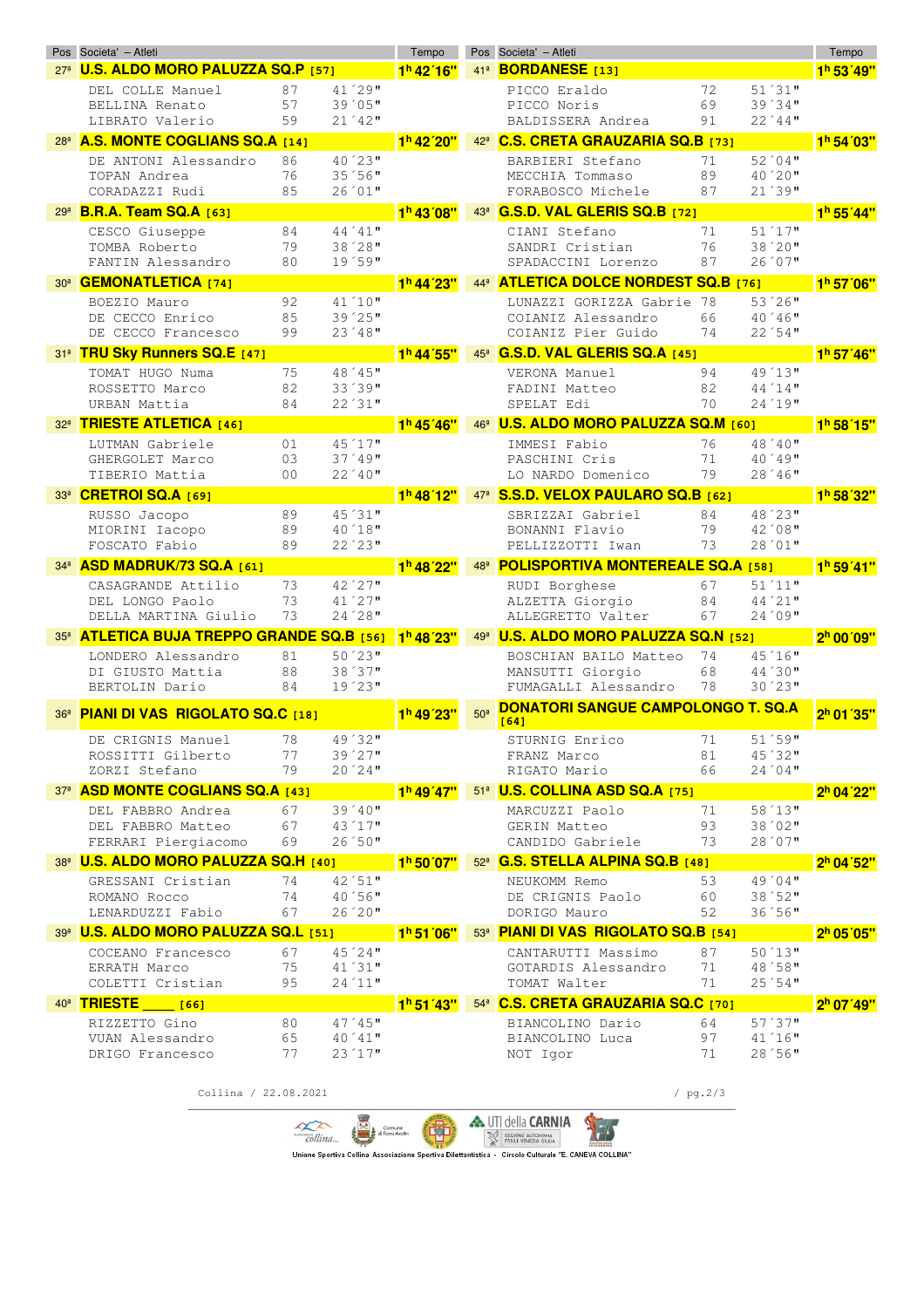| Pos Societa' - Atleti                                           |                 |                                  | Tempo                 | Pos Societa' - Atleti                                      |                |                                                      | Tempo                 |
|-----------------------------------------------------------------|-----------------|----------------------------------|-----------------------|------------------------------------------------------------|----------------|------------------------------------------------------|-----------------------|
| 55 <sup>8</sup> ATLETICA BUJA TREPPO GRANDE SQ.D [71] 2h 07'50" |                 |                                  |                       | 57 <sup>ª</sup> US AMARO SQ.A [67]                         |                |                                                      | 2 <sup>h</sup> 14'22" |
| GUBIANI Loris<br>BARADELLO Luca<br>CIMENTI Alex                 | -67<br>68<br>69 | 45'27"<br>47'59"<br>34'24        |                       | BROVEDAN Onorino<br>DELL'ANGELO Giovanni<br>ZANELLA Manuel | 66<br>93<br>90 | $1h$ 0.3 $'$ 4.5"<br>$45'20$ "<br>$2.5 \times 1.7$ " |                       |
| 56ª U.S. ALDO MORO PALUZZA SQ.O [50]                            |                 |                                  | 2 <sup>h</sup> 08'36" | 58ª <b>ATLETICA BUJA TREPPO GRANDE SQ.A [59]</b> 2h 21'18" |                |                                                      |                       |
| SBRIZZAI Roberto<br>VARNERIN Oscar<br>VARNERIN Giacomo          | 49<br>74<br>48  | $54'07$ "<br>42'11"<br>$32'18$ " |                       | PITUSSI Christian<br>ARMELLINI Andrea<br>COMINI Andrea     | 78<br>74       | $72.1h05.59$ "<br>$48'52$ "<br>26'27"                |                       |

ISCRITTE n. 58 CLASSIFICATE n. 58

Esposta ore:

 La GIURIA Ottavio TOCH

Collina / 22.08.2021 / pg.3/3

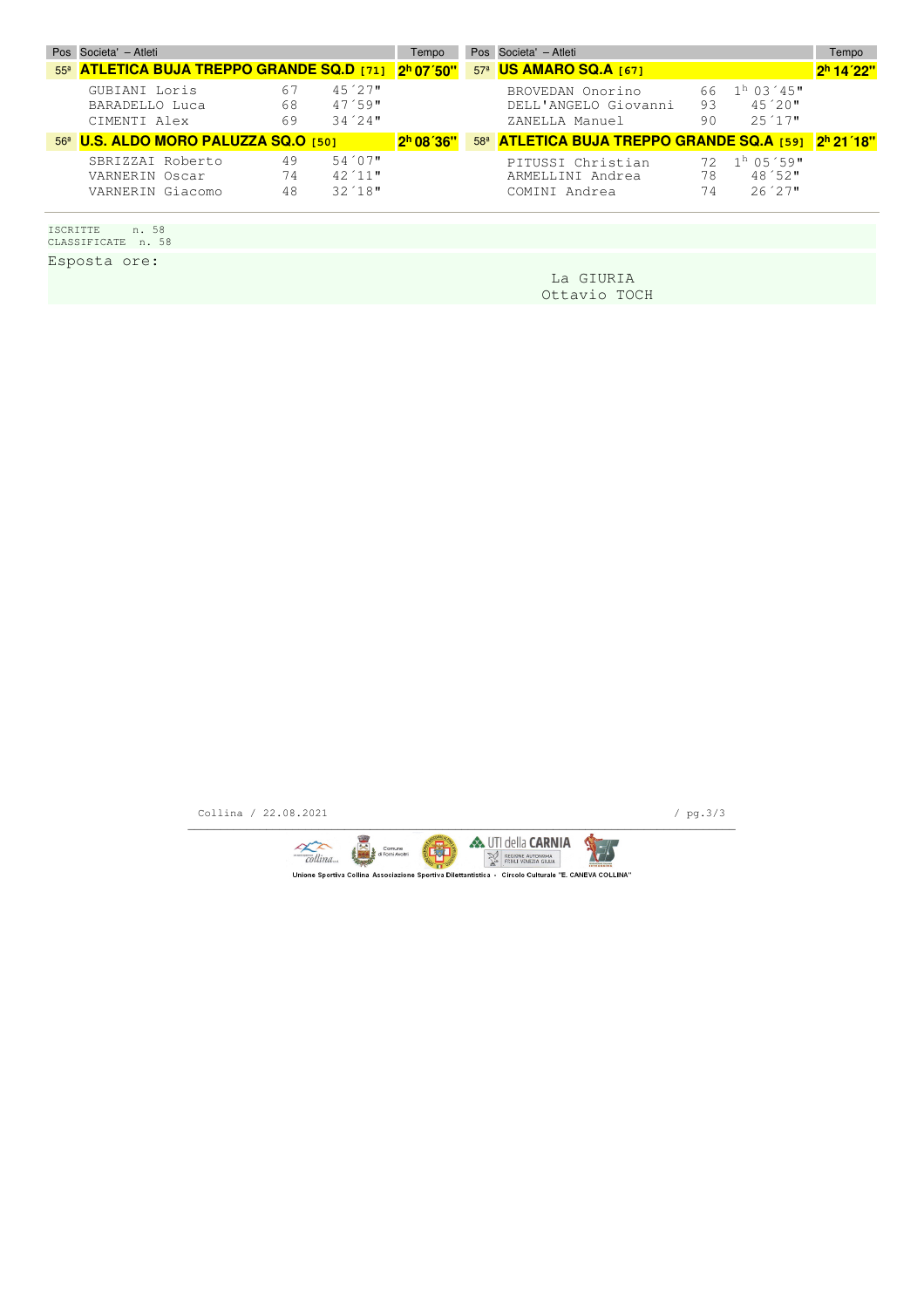

#### **Classifica 1ª frazione**

| Pos             | Concorrente                  | Num  | AA Societa'                              | Tempo       |
|-----------------|------------------------------|------|------------------------------------------|-------------|
| 1 <sup>0</sup>  | <b>MOIA Tiziano</b>          | (1)  | 92 GEMONATLETICA SQ.A                    | $30'$ 43"   |
| $2^{\circ}$     | <b>MAMU SHAKU Petro</b>      | (4)  | 84 TEAM SCARPA SQ.A                      | 30'44"      |
| 3 <sup>o</sup>  | <b>BEAAN Timotej</b>         | (2)  | 96 SLOVENIJA (SLO) SQ.A                  | 31'18"      |
| 4°              | <b>MAESTRI Cesare</b>        | (3)  | 93 ATLETICA DOLCE NORDEST SQ.A           | 32'02"      |
| 5 <sup>o</sup>  | <b>ROMANIN Mirco</b>         | (19) | 89 APD TIMAUCLEULIS SQ.B                 | $33'$ $23"$ |
| 6 <sup>o</sup>  | <b>CVET Miran</b>            | (8)  | 68 E SLOVENIJA (SLO) SQ.B                | 33'38"      |
| $7^\circ$       | <b>DEL FABBRO Luca</b>       | (5)  | 99 APD TIMAUCLEULIS SQ.A                 | $35'$ 15"   |
| $8^{\circ}$     | <b>DE BON Giovanni</b>       | (15) | 86 GRUPPO MARCIATORI CALALZO SQ.A        | 35' 46"     |
| $9^{\circ}$     | <b>SULLI Michele</b>         | (6)  | 93 U.S. ALDO MORO PALUZZA SQ.A           | 35'58"      |
| 10 <sup>o</sup> | <b>PAIS BIANCO Nicola</b>    | (10) | 98 U.S. ALDO MORO PALUZZA SQ.C           | 36'37"      |
| 11 <sup>°</sup> | <b>D'ANDREA Nicola</b>       | (9)  | 98 U.S. ALDO MORO PALUZZA SQ.B           | 36' 53"     |
| $12^{\circ}$    | <b>IOB Sergio</b>            | (55) | 92 PIANI DI VAS RIGOLATO SQ.A            | 38'06"      |
| 13 <sup>a</sup> | <b>KOLIGAR Mojca</b>         | (21) | 82 SLOVENIJA (SLO) SQ.AF                 | 38' 14"     |
| $14^{\circ}$    | <b>MERLUZZI Patrik</b>       | (11) | 86 U.S. ALDO MORO PALUZZA SQ.D           | 38' 25"     |
| 15 <sup>o</sup> | <b>BERNARDIS Alex</b>        | (41) | 93 ATLETICA BUJA TREPPO GRANDE SQ.A      | 38' 36"     |
| 16°             | <b>DE CRIGNIS Cristian</b>   | (12) | 83 S.S.D. VELOX PAULARO SQ.A             | 39'04"      |
| 17 <sup>°</sup> | <b>CILIGOT Alex</b>          | (42) | 85 POLISPORTIVA MONTEREALE SQ.B          | 39' 11"     |
| 18 <sup>a</sup> | <b>SHORNA Pavla</b>          | (24) | 85 CECHIA (CZE) SQ.AF                    | 39' 22"     |
| 19°             | <b>DEL FABBRO Andrea</b>     | (43) | 67 ASD MONTE COGLIANS SQ.A               | 39' 40"     |
| $20^{\circ}$    | <b>ZOFFI Francesco G.</b>    | (20) | 78 U.S. ALDO MORO PALUZZA SQ.F           | 40' 22"     |
| 21°             | <b>DE ANTONI Alessandro</b>  | (14) | 86 A.S. MONTE COGLIANS SQ.A              | 40' 23"     |
| 22 <sup>a</sup> | <b>DRAAJLER Varineja</b>     | (25) | 95 <b>External SLOVENIJA (SLO) SQ.BF</b> | 40' 48"     |
| 23 <sup>o</sup> | <b>CASSAN Matteo</b>         | (49) | 95 U.S. ALDO MORO PALUZZA SQ.E           | 40' 54"     |
| $24^{\circ}$    | <b>CARDI Paolo</b>           | (7)  | 01 G.S. STELLA ALPINA SQ.A               | 40'59"      |
| $25^{\circ}$    | <b>PIVETTA Federico</b>      | (53) | 72 POLISPORTIVA MONTEREALE SQ.C          | 41'03"      |
| 26 <sup>a</sup> | <b>MARTIN Rosy</b>           | (22) | 91 U.S. ALDO MORO PALUZZA SQ.AF          | 41'04"      |
| $27^\circ$      | <b>IAIZA Giacomo</b>         | (68) | 83 ATLETICA BUJA TREPPO GRANDE SQ.C      | 41'06"      |
| $28^{\circ}$    | <b>BOEZIO Mauro</b>          | (74) | 92 GEMONATLETICA                         | 41' 10"     |
| 29°             | <b>DEL COLLE Manuel</b>      | (57) | 87 U.S. ALDO MORO PALUZZA SQ.P           | 41'29"      |
| 30 <sup>o</sup> | <b>CERNO Isacco</b>          | (16) | 88 C.S. CRETA GRAUZARIA SQ.A             | 42' 12"     |
| 31°             | <b>MAZZUCA Micaela</b>       | (33) | 89 G.S. STELLA ALPINA SQ.AF              | 42' 24"     |
| 32°             | <b>CASAGRANDE Attilio</b>    | (61) | 73 ASD MADRUK/73 SQ.A                    | 42' 27"     |
| <b>33°</b>      | <b>MORASSI Alessandro</b>    | (17) | 76 U.S. ALDO MORO PALUZZA SQ.I           | 42' 28"     |
| 34°             | <b>GRESSANI Cristian</b>     | (40) | 74 U.S. ALDO MORO PALUZZA SQ.H           | 42' 51"     |
| $35^\circ$      | <b>IUSSA Mattia</b>          | (65) | 88 GRUPPO SPORTIVO NATISONE SQ.A         | 43' 04"     |
| 36°             | <b>COLAUTTI Alessio</b>      | (39) | 86 U.S. ALDO MORO PALUZZA SQ.G           | 43' 35"     |
| $37^\circ$      | <b>CESCO Giuseppe</b>        | (63) | 84 B.R.A. Team SQ.A                      | 44' 41"     |
| $38^{\circ}$    | <b>BOSCHIAN BAILO Matteo</b> | (52) | 74 U.S. ALDO MORO PALUZZA SQ.N           | 45' 16"     |
| 39°             | <b>LUTMAN Gabriele</b>       | (46) | 01 TRIESTE ATLETICA                      | $45'$ 17"   |
| $40^{\circ}$    | <b>COCEANO Francesco</b>     | (51) | 67 U.S. ALDO MORO PALUZZA SQ.L           | 45' 24"     |
| 41°             | <b>GUBIANI Loris</b>         | (71) | 67 ATLETICA BUJA TREPPO GRANDE SQ.D      | 45' 27"     |
| $42^{\circ}$    | RUSSO Jacopo                 | (69) | 89 CRETROI SQ.A                          | 45'31"      |
| 43 <sup>o</sup> | <b>DEL PINO Arianna</b>      | (30) | 99 ATLETICA BUJA TREPPO GRANDE SQ.AF     | 45' 34"     |
| 44°             | <b>MAZZILIS Emilio</b>       | (44) | 75 APD TIMAUCLEULIS SQ.C                 | 46' 13"     |
| 45 <sup>a</sup> | <b>BELLINA Caterina</b>      | (26) | 95 U.S. ALDO MORO PALUZZA SQ.BF          | $46'$ 17"   |
| 46°             | <b>SPANGARO Carla</b>        | (23) | 84 APD TIMAUCLEULIS SQ.AF                | 46' 45"     |
| 47°             | <b>D'ANDREA Eleonora</b>     | (38) | 95 C.S. CRETA GRAUZARIA SQ.AF            | 47' 31"     |
| 48°             | <b>RIZZETTO Gino</b>         | (66) | 80 TRIESTE                               | 47' 45"     |

Collina / 22.08.2021 /1^ frazione pg.1/2

------------------------------------------------------------------------------------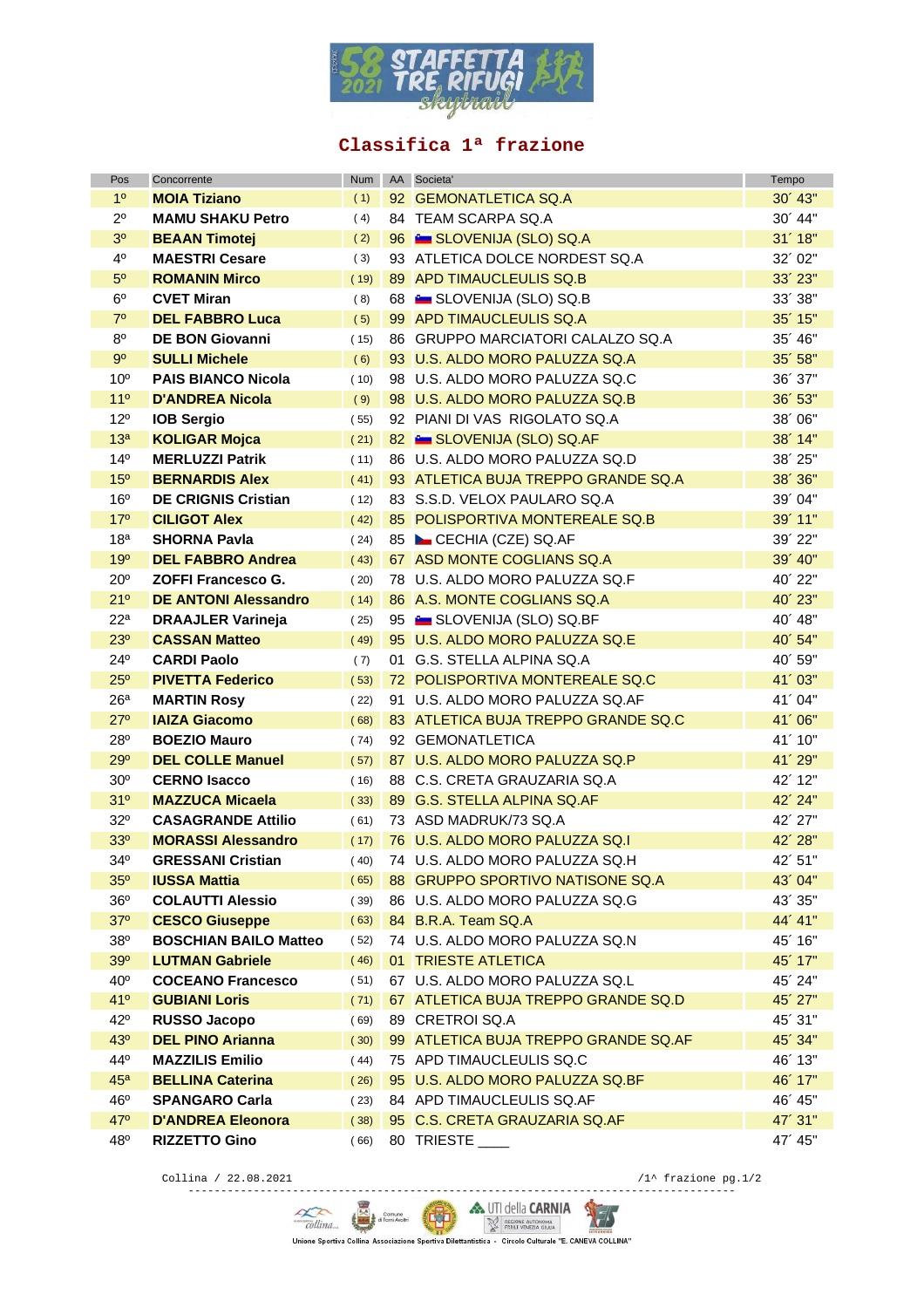| Pos             | Concorrente                   | <b>Num</b> |     | AA Societa'                         | Tempo                  |
|-----------------|-------------------------------|------------|-----|-------------------------------------|------------------------|
| 49°             | <b>SBRIZZAI Gabriel</b>       | (62)       |     | 84 S.S.D. VELOX PAULARO SQ.B        | 48' 23"                |
| $50^\circ$      | <b>IMMESI Fabio</b>           | (60)       |     | 76 U.S. ALDO MORO PALUZZA SQ.M      | 48' 40"                |
| 51°             | <b>TOMAT HUGO Numa</b>        | (47)       |     | 75 TRU Sky Runners SQ.E             | 48' 45"                |
| 52 <sup>a</sup> | <b>FRANCO Antonella</b>       | (27)       | 01. | U.S. ALDO MORO PALUZZA SQ.CF        | 48' 48"                |
| 53 <sup>o</sup> | <b>NEUKOMM Remo</b>           | (48)       |     | 53 G.S. STELLA ALPINA SQ.B          | 49' 04"                |
| $54^{\circ}$    | <b>VERONA Manuel</b>          | (45)       |     | 94 G.S.D. VAL GLERIS SQ.A           | 49' 13"                |
| $55^{\circ}$    | <b>DE CRIGNIS Manuel</b>      | (18)       |     | 78 PIANI DI VAS RIGOLATO SO.C       | 49'32"                 |
| 56°             | <b>PIZZIGONI Samantha</b>     | (35)       |     | 82 POLISPORTIVA MONTEREALE SQ.AF    | 49' 54"                |
| $57^\circ$      | <b>CANTARUTTI Massimo</b>     | (54)       |     | 87 PIANI DI VAS RIGOLATO SQ.B       | $50'$ 13"              |
| 58°             | <b>LONDERO Alessandro</b>     | (56)       |     | 81 ATLETICA BUJA TREPPO GRANDE SQ.B | 50' 23"                |
| 59 <sup>a</sup> | <b>BRIDA Federica</b>         | (28)       |     | 86 U.S. ALDO MORO PALUZZA SQ.DF     | 51'01"                 |
| $60^\circ$      | <b>RUDI Borghese</b>          | (58)       |     | 67 POLISPORTIVA MONTEREALE SQ.A     | 51'11"                 |
| 61°             | <b>CIANI Stefano</b>          | (72)       |     | 71 G.S.D. VAL GLERIS SQ.B           | $51'$ 17"              |
| $62^\circ$      | <b>PICCO Eraldo</b>           | (13)       |     | 72 BORDANESE                        | 51'31"                 |
| 63 <sup>o</sup> | <b>STURNIG Enrico</b>         | (64)       | 71  | DONATORI SANGUE CAMPOLONGO T. SQ.A  | 51'59"                 |
| $64^{\circ}$    | <b>BARBIERI Stefano</b>       | (73)       | 71  | C.S. CRETA GRAUZARIA SQ.B           | 52'04"                 |
| 65 <sup>a</sup> | <b>NASCIMBENI Romina</b>      | (31)       |     | 75 U.S. ALDO MORO PALUZZA SQ.EF     | $52'$ 28"              |
| $66^\circ$      | <b>LUNAZZI GORIZZA Gabrie</b> | (76)       |     | 78 ATLETICA DOLCE NORDEST SQ.B      | 53'26"                 |
| $67^\circ$      | <b>SBRIZZAI Roberto</b>       | (50)       |     | 49 U.S. ALDO MORO PALUZZA SQ.O      | 54'07"                 |
| $68^\circ$      | <b>POLONIA Sara</b>           | (34)       |     | 78 PIANI DI VAS RIGOLATO SQ.AF      | 54' 40"                |
| $69^\circ$      | <b>ROVEREDO Valentina</b>     | (32)       |     | 96 POLISPORTIVA MONTEREALE SQ.BF    | 57' 10"                |
| $70^{\circ}$    | <b>BIANCOLINO Dario</b>       | (70)       |     | 64 C.S. CRETA GRAUZARIA SQ.C        | 57'37"                 |
| 71°             | <b>MARCUZZI Paolo</b>         | (75)       |     | 71 U.S. COLLINA ASD SQ.A            | $58'$ 13"              |
| 72 <sup>a</sup> | <b>CUCCHIARO Roberta</b>      | (36)       |     | 81 G.S.D. VAL GLERIS SQ.AF          | 58'54"                 |
| 73 <sup>o</sup> | <b>BROVEDAN Onorino</b>       | (67)       |     | 66 US AMARO SQ.A                    | 1 <sup>h</sup> 03' 45" |
| 74°             | <b>DEL FABRO Sonia</b>        | (37)       |     | 66 G.S. STELLA ALPINA SQ.BF         | 1 <sup>h</sup> 05' 18" |
| 75°             | <b>PITUSSI Christian</b>      | (59)       |     | 72 ATLETICA BUJA TREPPO GRANDE SQ.A | 1 <sup>h</sup> 05' 59" |
| 76 <sup>a</sup> | <b>DEL FABBRO Lucrezia</b>    | (29)       |     | 02 EDELWEISS SQ.AF                  | 1 <sup>h</sup> 11' 44" |

Collina / 22.08.2021 /1^ frazione pg.2/2 ------------------------------------------------------------------------------------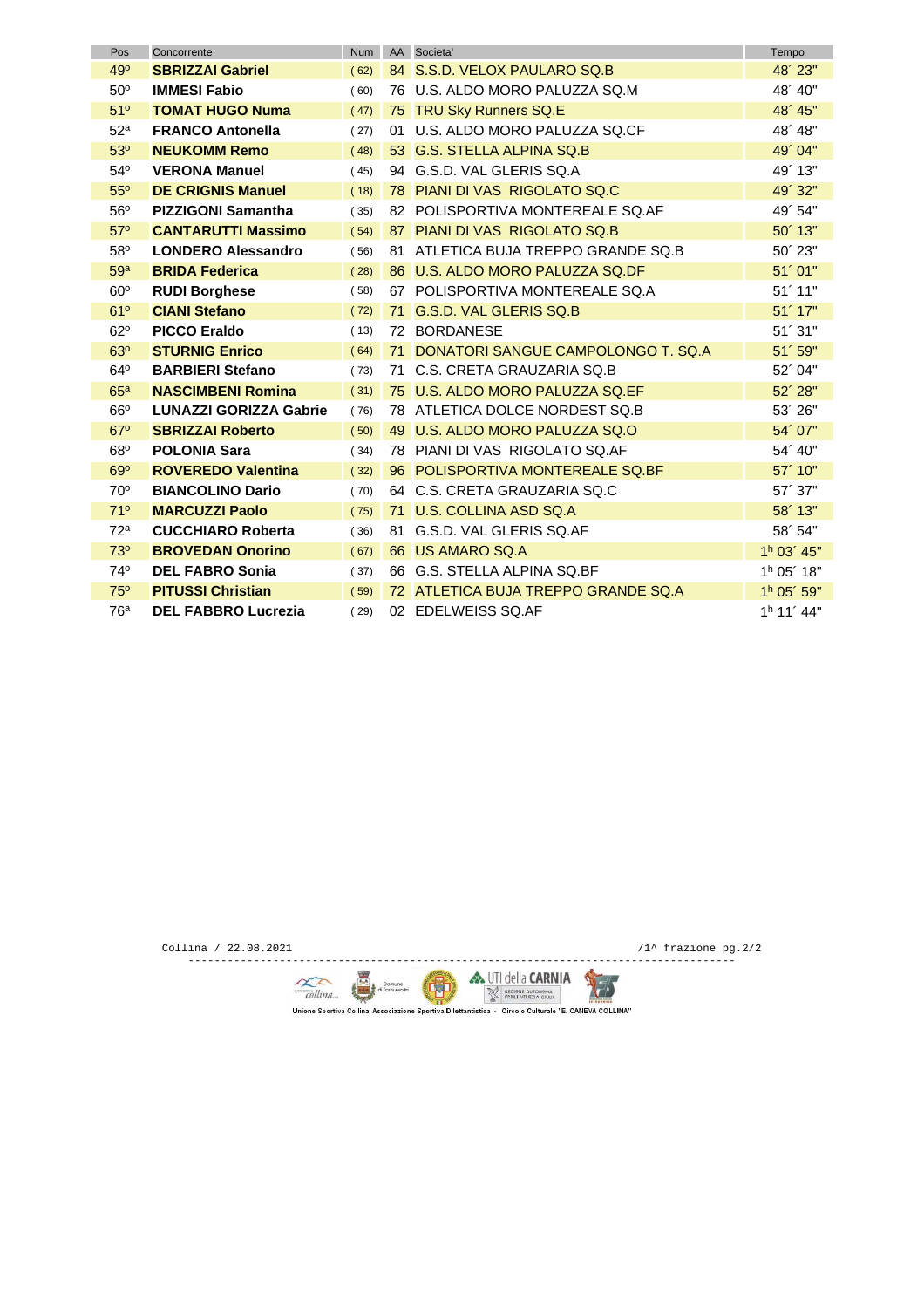

## **Classifica 2ª frazione**

| Pos             | Concorrente                 | <b>Num</b> | AA Societa'                             | Tempo     |
|-----------------|-----------------------------|------------|-----------------------------------------|-----------|
| 1 <sup>°</sup>  | <b>SIMONETTI Giulio</b>     | (1)        | 91 GEMONATLETICA SQ.A                   | 26' 27"   |
| $2^{\circ}$     | <b>LAPAJNE Jost</b>         | (2)        | 94 E SLOVENIJA (SLO) SQ.A               | 26' 40"   |
| 3 <sup>°</sup>  | <b>GRAZ Davide</b>          | (5)        | 00 APD TIMAUCLEULIS SQ.A                | 27'05"    |
| $4^{\circ}$     | <b>CAGNATI Lorenzo</b>      | (3)        | 97 ATLETICA DOLCE NORDEST SQ.A          | 27' 06"   |
| 5 <sup>o</sup>  | <b>TRATNIK Marko</b>        | (8)        | 86 E SLOVENIJA (SLO) SQ.B               | $27'$ 57" |
| 6 <sup>°</sup>  | <b>MANZI Emanuele</b>       | (4)        | 77 TEAM SCARPA SQ.A                     | 28' 23"   |
| 7 <sup>°</sup>  | <b>PUNTEL Antonio</b>       | (19)       | 88 APD TIMAUCLEULIS SQ.B                | 28' 44"   |
| $8^\mathrm{o}$  | <b>MARCUZZI Marco</b>       | (9)        | 86 U.S. ALDO MORO PALUZZA SQ.B          | 29' 42"   |
| 9 <sup>°</sup>  | <b>PRESCHERN Mattia</b>     | (6)        | 95 U.S. ALDO MORO PALUZZA SQ.A          | $30'$ 11" |
| 10 <sup>°</sup> | <b>MOROCUTTI Antonello</b>  | (11)       | 71 U.S. ALDO MORO PALUZZA SQ.D          | 31'54"    |
| 11 <sup>°</sup> | <b>FORTE Alessandro</b>     | (41)       | 92 ATLETICA BUJA TREPPO GRANDE SQ.A     | 32'08"    |
| $12^{\circ}$    | <b>DI CENTA Patrick</b>     | (10)       | 84 U.S. ALDO MORO PALUZZA SQ.C          | $32'$ 15" |
| 13 <sup>°</sup> | <b>VASCELLARI Aldo</b>      | (15)       | 87 GRUPPO MARCIATORI CALALZO SQ.A       | $32'$ 17" |
| 14 <sup>°</sup> | <b>NEUKOMM Denis</b>        | (7)        | 84 G.S. STELLA ALPINA SQ.A              | 32'31"    |
| 15 <sup>°</sup> | <b>NASCIMBENI Stefano</b>   | (44)       | 94 APD TIMAUCLEULIS SQ.C                | $32'$ 42" |
| 16 <sup>°</sup> | <b>IOB Marco</b>            | (12)       | 83 S.S.D. VELOX PAULARO SQ.A            | 32' 57"   |
| 17 <sup>°</sup> | <b>DE BIASIO Giacomo</b>    | (42)       | 84 POLISPORTIVA MONTEREALE SQ.B         | $33'$ 20" |
| 18 <sup>°</sup> | <b>ROSSETTO Marco</b>       | (47)       | 82 TRU Sky Runners SQ.E                 | 33' 39"   |
| 19 <sup>a</sup> | <b>TRATNIK Petra</b>        | (21)       | 88 SLOVENIJA (SLO) SQ.AF                | 34' 27"   |
| $20^{\circ}$    | <b>DEGANO Massimo</b>       | (49)       | 89 U.S. ALDO MORO PALUZZA SQ.E          | 35' 03"   |
| 21 <sup>a</sup> | <b>VEIGERTOVA Gabina</b>    | (24)       | 00 CECHIA (CZE) SQ.AF                   | $35'$ 10" |
| $22^{\circ}$    | <b>DI GALLO Andrea</b>      | (16)       | 98 C.S. CRETA GRAUZARIA SQ.A            | $35'$ 41" |
| 23 <sup>°</sup> | <b>TURCHETTO Dario</b>      | (53)       | 76 POLISPORTIVA MONTEREALE SQ.C         | 35' 44"   |
| $24^{\circ}$    | <b>MICOLI Victor</b>        | (39)       | 85 U.S. ALDO MORO PALUZZA SQ.G          | $35'$ 45" |
| 25 <sup>°</sup> | <b>TOPAN Andrea</b>         | (14)       | 76 A.S. MONTE COGLIANS SQ.A             | 35' 56"   |
| $25^{\circ}$    | <b>FLORA P. Mario</b>       | (17)       | 62 U.S. ALDO MORO PALUZZA SQ.I          | 35'56"    |
| 27 <sup>°</sup> | <b>VENTURELLI Francesco</b> | (68)       | 95 ATLETICA BUJA TREPPO GRANDE SQ.C     | 36' 09"   |
| $28^{\circ}$    | <b>MAION Michele</b>        | (65)       | 68 GRUPPO SPORTIVO NATISONE SQ.A        | 36' 37"   |
| 29 <sup>a</sup> | <b>MUNIH Jasmina</b>        | (25)       | 85 <b>Example SLOVENIJA (SLO) SQ.BF</b> | 36' 53"   |
| 30 <sup>a</sup> | <b>CESCUTTI Alice</b>       | (26)       | 90 U.S. ALDO MORO PALUZZA SQ.BF         | $37'$ 20" |
| 31 <sup>a</sup> | <b>FINIZIO Anna</b>         | (22)       | 74 U.S. ALDO MORO PALUZZA SQ.AF         | $37'$ 21" |
| $32^{\circ}$    | <b>GHERGOLET Marco</b>      | (46)       | 03 TRIESTE ATLETICA                     | 37' 49"   |
| 33 <sup>°</sup> | <b>GERIN Matteo</b>         | (75)       | 93 U.S. COLLINA ASD SQ.A                | 38' 02"   |
| $34^{\circ}$    | <b>SANDRI Cristian</b>      | (72)       | 76 G.S.D. VAL GLERIS SQ.B               | 38' 20"   |
| 35 <sup>°</sup> | <b>DECHANCE Olivier</b>     | (20)       | 82 U.S. ALDO MORO PALUZZA SQ.F          | 38' 23"   |
| $36^{\circ}$    | <b>TOMBA Roberto</b>        | (63)       | 79 B.R.A. Team SQ.A                     | $38'$ 28" |
| 37 <sup>°</sup> | <b>DI GIUSTO Mattia</b>     | (56)       | 88 ATLETICA BUJA TREPPO GRANDE SQ.B     | 38' 37"   |
| $38^{\circ}$    | <b>BERGAGNIN Rebecca</b>    | (23)       | 99 APD TIMAUCLEULIS SQ.AF               | 38' 43"   |
| 39 <sup>°</sup> | <b>DE CRIGNIS Paolo</b>     | (48)       | 60 G.S. STELLA ALPINA SQ.B              | 38' 52"   |
| 40°             | <b>BELLINA Renato</b>       | (57)       | 57 U.S. ALDO MORO PALUZZA SQ.P          | 39' 05"   |
| 41 <sup>°</sup> | <b>DE CECCO Enrico</b>      | (74)       | 85 GEMONATLETICA                        | $39'$ 25" |
| $42^{\circ}$    | <b>ROSSITTI Gilberto</b>    | (18)       | 77 PIANI DI VAS RIGOLATO SQ.C           | $39'$ 27" |
| 43 <sup>°</sup> | <b>PICCO Noris</b>          | (13)       | 69 BORDANESE                            | 39' 34"   |
| $44^{\circ}$    | <b>FEZZA Roberto</b>        | (55)       | 75 PIANI DI VAS RIGOLATO SQ.A           | 40'02"    |
| 45 <sup>°</sup> | <b>MIORINI Iacopo</b>       | (69)       | 89 CRETROI SQ.A                         | $40'$ 18" |
| $46^{\circ}$    | <b>MECCHIA Tommaso</b>      | (73)       | 89 C.S. CRETA GRAUZARIA SQ.B            | 40' 20"   |
| $47^{\circ}$    | <b>VUAN Alessandro</b>      | (66)       | 65 TRIESTE                              | 40' 41"   |
| 48º             | <b>COIANIZ Alessandro</b>   | (76)       | 66 ATLETICA DOLCE NORDEST SQ.B          | 40' 46"   |

Collina / 22.08.2021 /2^ frazione pg.1/2

 $\sum_{\text{Collina}}$   $\sum_{\text{com}}$   $\sum_{\text{com}}$  **A** UTI della **CARNIA**<br>Unione Sportiva Collina Associazione Sportiva Dilettantistica - Circolo Culturale "E. CANEVA COLLINA"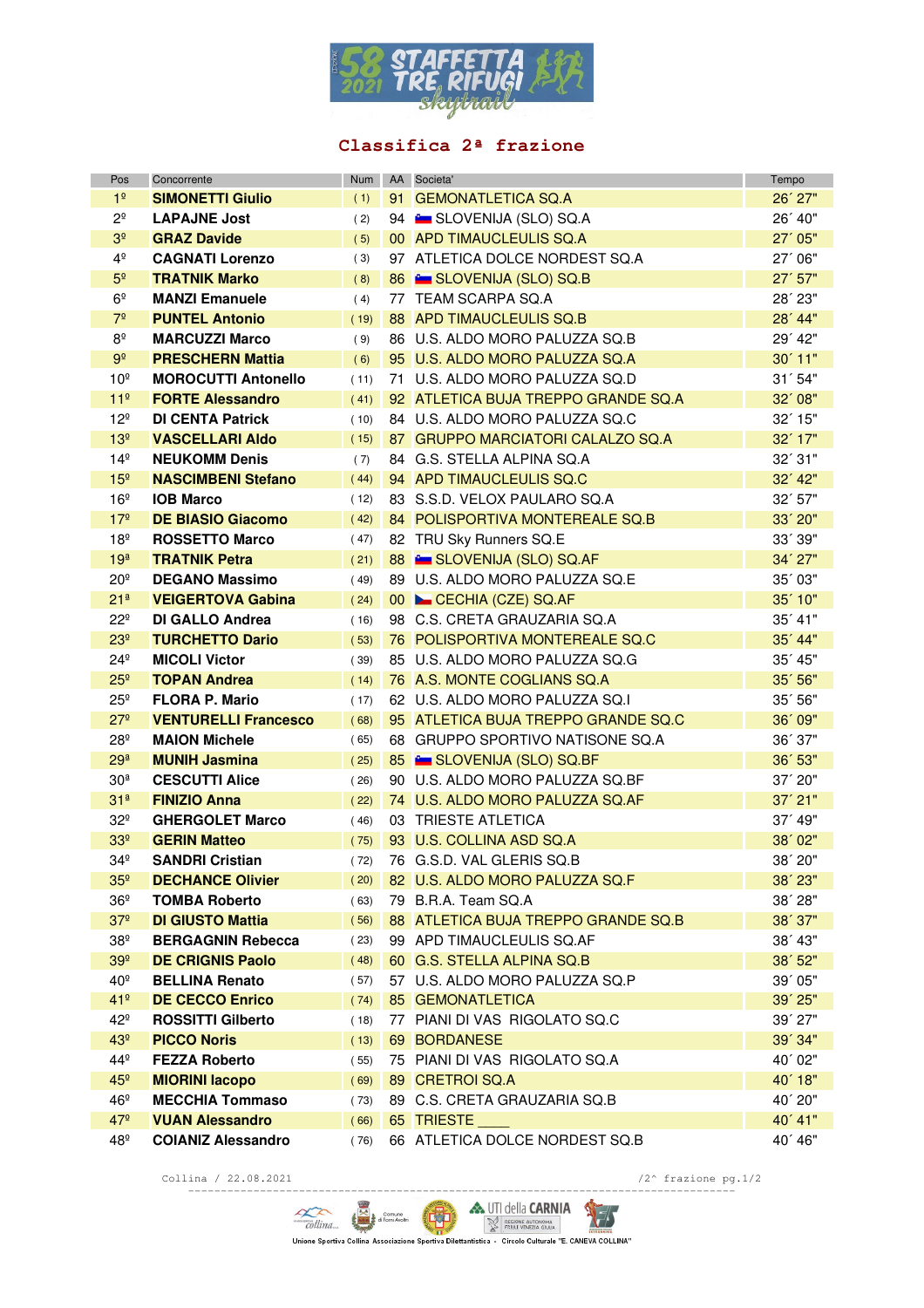| Pos             | Concorrente                 | <b>Num</b> |    | AA Societa'                          | Tempo     |
|-----------------|-----------------------------|------------|----|--------------------------------------|-----------|
| 49 <sup>°</sup> | <b>PASCHINI Cris</b>        | (60)       |    | 71 U.S. ALDO MORO PALUZZA SQ.M       | 40´49"    |
| $50^\circ$      | <b>ROMANO Rocco</b>         | (40)       |    | 74 U.S. ALDO MORO PALUZZA SQ.H       | 40'56"    |
| 51 <sup>°</sup> | <b>BIANCOLINO Luca</b>      | (70)       |    | 97 C.S. CRETA GRAUZARIA SQ.C         | 41'16"    |
| $52^{\circ}$    | <b>DEL LONGO Paolo</b>      | (61)       |    | 73 ASD MADRUK/73 SQ.A                | $41'$ 27" |
| 53 <sup>°</sup> | <b>ERRATH Marco</b>         | (51)       |    | 75 U.S. ALDO MORO PALUZZA SQ.L       | 41'31"    |
| $54^{\circ}$    | <b>FRUCH Alice</b>          | (34)       |    | 95 PIANI DI VAS RIGOLATO SQ.AF       | 41' 42"   |
| 55 <sup>°</sup> | <b>BONANNI Flavio</b>       | (62)       |    | 79 S.S.D. VELOX PAULARO SQ.B         | 42' 08"   |
| $56^{\circ}$    | <b>VARNERIN Oscar</b>       | (50)       |    | 74 U.S. ALDO MORO PALUZZA SQ.O       | 42' 11"   |
| 57 <sup>°</sup> | <b>FERATAJ Gjulieta</b>     | (38)       |    | 88 C.S. CRETA GRAUZARIA SQ.AF        | 42' 37"   |
| 58 <sup>°</sup> | <b>DORIGO Giada</b>         | (33)       |    | 75 G.S. STELLA ALPINA SQ.AF          | 42'52"    |
| 59 <sup>°</sup> | <b>DEL FABBRO Matteo</b>    | (43)       |    | 67 ASD MONTE COGLIANS SQ.A           | 43' 17"   |
| 60 <sup>°</sup> | <b>BUTTOLO Federica</b>     | (35)       |    | 78 POLISPORTIVA MONTEREALE SQ.AF     | 43' 40"   |
| 61 <sup>°</sup> | <b>PURINAN Marta</b>        | (36)       |    | 86 G.S.D. VAL GLERIS SQ.AF           | 43' 58"   |
| $62^{\circ}$    | <b>CALAZ Gessica</b>        | (30)       |    | 78 ATLETICA BUJA TREPPO GRANDE SQ.AF | 44' 01"   |
| 63 <sup>°</sup> | <b>FADINI Matteo</b>        | (45)       |    | 82 G.S.D. VAL GLERIS SQ.A            | 44' 14"   |
| $64^{\circ}$    | <b>ALZETTA Giorgio</b>      | (58)       |    | 84 POLISPORTIVA MONTEREALE SQ.A      | 44' 21"   |
| 65 <sup>°</sup> | <b>MANSUTTI Giorgio</b>     | (52)       |    | 68 U.S. ALDO MORO PALUZZA SQ.N       | 44' 30"   |
| 66 <sup>a</sup> | <b>PUNTEL Karin</b>         | (29)       |    | 02 EDELWEISS SQ.AF                   | 44' 31"   |
| 67 <sup>°</sup> | <b>DELL'ANGELO Giovanni</b> | (67)       |    | 93 US AMARO SQ.A                     | 45' 20"   |
| $68^{\circ}$    | <b>FRANZ Marco</b>          | (64)       | 81 | DONATORI SANGUE CAMPOLONGO T. SQ.A   | 45' 32"   |
| 69 <sup>a</sup> | <b>MATTIELLO Eugenia</b>    | (27)       |    | 70 U.S. ALDO MORO PALUZZA SQ.CF      | 46' 41"   |
| 70 <sup>°</sup> | <b>BARADELLO Luca</b>       | (71)       |    | 68 ATLETICA BUJA TREPPO GRANDE SQ.D  | 47' 59"   |
| 71 <sup>°</sup> | <b>FEDRIGO Nadia</b>        | (32)       |    | 68 POLISPORTIVA MONTEREALE SQ.BF     | 48' 24"   |
| $72^{\circ}$    | <b>ARMELLINI Andrea</b>     | (59)       |    | 78 ATLETICA BUJA TREPPO GRANDE SQ.A  | 48'52"    |
| 73 <sup>°</sup> | <b>GOTARDIS Alessandro</b>  | (54)       | 71 | PIANI DI VAS RIGOLATO SQ.B           | 48' 58"   |
| $74^{\circ}$    | <b>TROST Giulia</b>         | (28)       |    | 87 U.S. ALDO MORO PALUZZA SQ.DF      | 49'06"    |
| 75 <sup>°</sup> | <b>DI LENARDO Chiara</b>    | (37)       |    | 61 G.S. STELLA ALPINA SQ.BF          | 54' 50"   |
| 76ª             | <b>GIACOMINI Greta</b>      | (31)       |    | 90 U.S. ALDO MORO PALUZZA SQ.EF      | $55'$ 13" |

Collina / 22.08.2021  $/2^{\wedge}$  frazione pg.2/2

------------------------------------------------------------------------------------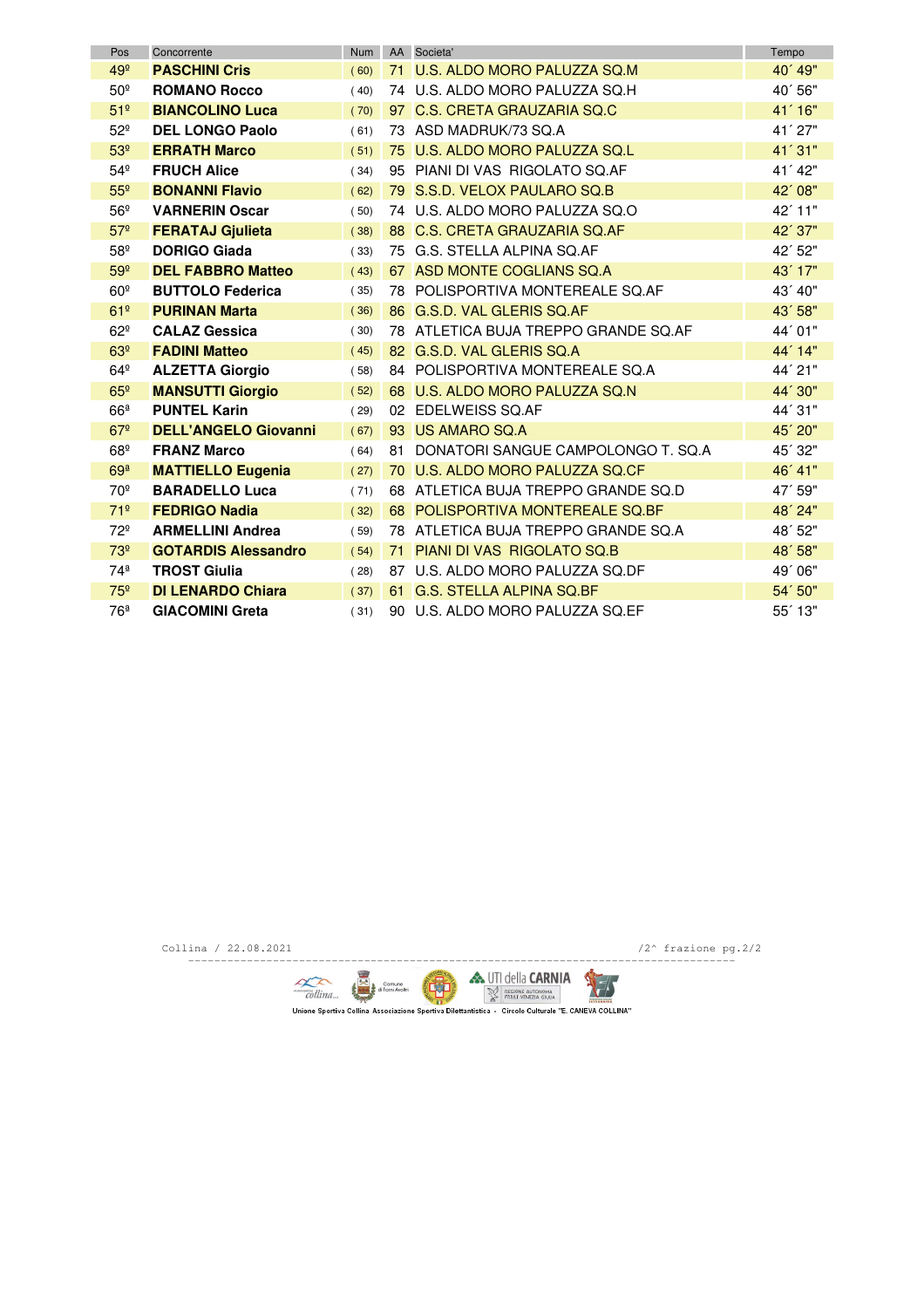

## **Classifica 3ª frazione**

| Pos                | Concorrente                  | Num  | AA Societa'                            | Tempo     |
|--------------------|------------------------------|------|----------------------------------------|-----------|
| 1 <sup>°</sup>     | <b>FILOSI Marco</b>          | (3)  | 95 ATLETICA DOLCE NORDEST SQ.A         | 16' 47"   |
| $2^{\circ}$        | <b>BREGAR Gaaiper</b>        | (8)  | 90 <b>Example SLOVENIJA (SLO) SQ.B</b> | $17'$ 19" |
| 3 <sup>°</sup>     | <b>BERTINI Simone</b>        | (4)  | 95 TEAM SCARPA SQ.A                    | 17' 25"   |
| $4^{\circ}$        | <b>DEL LONGO Gabriele</b>    | (15) | 87 GRUPPO MARCIATORI CALALZO SQ.A      | 17' 34"   |
| 5 <sup>o</sup>     | <b>MUKHIDINOV Serhiy</b>     | (10) | 82 U.S. ALDO MORO PALUZZA SQ.C         | $17'$ 38" |
| 6 <sup>°</sup>     | <b>FRANCESCATTO Nicolo'</b>  | (9)  | 90 U.S. ALDO MORO PALUZZA SQ.B         | 17' 39"   |
| 7 <sup>°</sup>     | <b>PLAZNIK Matic</b>         | (2)  | 93 SLOVENIJA (SLO) SQ.A                | 17' 53"   |
| $8^{\circ}$        | <b>FADI Andrea</b>           | (1)  | 93 GEMONATLETICA SQ.A                  | $18'$ 13" |
| $9^{\circ}$        | <b>MARCUZZI Andrea</b>       | (12) | 89 S.S.D. VELOX PAULARO SQ.A           | 18'34"    |
| 10 <sup>°</sup>    | <b>MAIER Stefano</b>         | (11) | 78 U.S. ALDO MORO PALUZZA SQ.D         | 18' 41"   |
| 11 <sup>°</sup>    | <b>CALLIGARO Sandro</b>      | (68) | 82 ATLETICA BUJA TREPPO GRANDE SQ.C    | $18'$ 55" |
| 12 <sup>a</sup>    | <b>ACEUFER Ana</b>           | (21) | 96 E SLOVENIJA (SLO) SQ.AF             | 18'56"    |
| 13 <sup>°</sup>    | <b>BITUSSI Federico</b>      | (5)  | 81 APD TIMAUCLEULIS SQ.A               | 18'58"    |
| $14^{\circ}$       | <b>DE CRIGNIS Ennio</b>      | (7)  | 89 G.S. STELLA ALPINA SQ.A             | 19'11"    |
| 14 <sup>°</sup>    | <b>CRAIGHERO Marco</b>       | (6)  | 79 U.S. ALDO MORO PALUZZA SQ.A         | 19'11"    |
| 16 <sup>°</sup>    | <b>BERTOLIN Dario</b>        | (56) | 84 ATLETICA BUJA TREPPO GRANDE SQ.B    | $19'$ 23" |
| 17 <sup>°</sup>    | <b>DE CRISTINI Alberto</b>   | (20) | 72 U.S. ALDO MORO PALUZZA SQ.F         | 19' 48"   |
| 18 <sup>°</sup>    | <b>FANTIN Alessandro</b>     | (63) | 80 B.R.A. Team SQ.A                    | 19' 59"   |
| 19 <sup>°</sup>    | <b>GERIN Federico</b>        | (41) | 82 ATLETICA BUJA TREPPO GRANDE SQ.A    | 20'03"    |
| $20^{\circ}$       | <b>VERGENDO Massimiliano</b> | (19) | 82 APD TIMAUCLEULIS SQ.B               | 20' 20"   |
| 21 <sup>°</sup>    | <b>ZORZI Stefano</b>         | (18) | 79 PIANI DI VAS RIGOLATO SQ.C          | 20' 24"   |
| $22^{\circ}$       | <b>FLORIT Nicolo'</b>        | (16) | 86 C.S. CRETA GRAUZARIA SQ.A           | $20'$ 27" |
| 23 <sup>°</sup>    | <b>PAVONA Fabrizio</b>       | (49) | 78 U.S. ALDO MORO PALUZZA SQ.E         | 20´ 35"   |
| $24^{\circ}$       | <b>GUBIANI Anna</b>          | (30) | 97 ATLETICA BUJA TREPPO GRANDE SQ.AF   | 21'32"    |
| 25 <sup>°</sup>    | <b>FORABOSCO Michele</b>     | (73) | 87 C.S. CRETA GRAUZARIA SQ.B           | 21'39"    |
| $26^{\circ}$       | <b>LIBRATO Valerio</b>       | (57) | 59 U.S. ALDO MORO PALUZZA SQ.P         | 21' 42"   |
| 27 <sup>°</sup>    | <b>DE REGGI Dario</b>        | (17) | 70 U.S. ALDO MORO PALUZZA SQ.I         | 21'51"    |
| $28^{\circ}$       | <b>COLETTI Luca</b>          | (39) | 67 U.S. ALDO MORO PALUZZA SQ.G         | 22' 02"   |
| 29 <sup>°</sup>    | <b>DE PASQUALE Mattia</b>    | (65) | 02 GRUPPO SPORTIVO NATISONE SQ.A       | $22'$ 16" |
| 29 <sup>a</sup>    | <b>KOZJEK Tina</b>           | (25) | 93 E SLOVENIJA (SLO) SQ.BF             | $22'$ 16" |
| 31 <sup>°</sup>    | <b>BOLT Rudy</b>             | (44) | 95 APD TIMAUCLEULIS SQ.C               | 22' 20"   |
| $32^{\circ}$       | <b>ROMANELLI Ivo</b>         | (53) | 76 POLISPORTIVA MONTEREALE SQ.C        | 22' 22"   |
| 33 <sup>°</sup>    | <b>FOSCATO Fabio</b>         | (69) | 89 CRETROI SQ.A                        | 22' 23"   |
| 34 <sup>°</sup>    | <b>URBAN Mattia</b>          | (47) | 84 TRU Sky Runners SQ.E                | 22' 31"   |
| 35 <sup>°</sup>    | <b>TIBERIO Mattia</b>        | (46) | 00 TRIESTE ATLETICA                    | 22' 40"   |
| 36º                | <b>BALDISSERA Andrea</b>     | (13) | 91 BORDANESE                           | $22'$ 44" |
| 37 <sup>°</sup>    | <b>COIANIZ Pier Guido</b>    | (76) | 74 ATLETICA DOLCE NORDEST SQ.B         | $22'$ 54" |
| 38 <sup>a</sup>    | <b>ROMANIN Paola</b>         | (22) | 77 U.S. ALDO MORO PALUZZA SQ.AF        | 23'06"    |
| 39 <sup>°</sup>    | <b>DRIGO Francesco</b>       | (66) | 77 TRIESTE                             | $23'$ 17" |
| 40 <sup>a</sup>    | <b>MARTIN Jaska</b>          | (26) | 79 U.S. ALDO MORO PALUZZA SQ.BF        | $23'$ 27" |
| $41^{\frac{a}{2}}$ | <b>BANELLI Chiara</b>        | (27) | 89 U.S. ALDO MORO PALUZZA SQ.CF        | $23'$ 40" |
| 42ª                | <b>FISEROVA Dasa</b>         | (24) | 75 CECHIA (CZE) SQ.AF                  | 23' 43"   |
| 43 <sup>°</sup>    | <b>DE CECCO Francesco</b>    | (74) | 99 GEMONATLETICA                       | $23'$ 48" |
| 44º                | <b>NODALE Luca</b>           | (55) | 73 PIANI DI VAS RIGOLATO SQ.A          | 24'00"    |
| 45 <sup>°</sup>    | <b>RIGATO Mario</b>          | (64) | 66 DONATORI SANGUE CAMPOLONGO T. SQ.A  | 24'04"    |
| 46°                | <b>ALLEGRETTO Valter</b>     | (58) | 67 POLISPORTIVA MONTEREALE SQ.A        | 24' 09"   |
| $47^{\circ}$       | <b>COLETTI Cristian</b>      | (51) | 95 U.S. ALDO MORO PALUZZA SQ.L         | $24'$ 11" |
| 48°                | <b>SPELAT Edi</b>            | (45) | 70 G.S.D. VAL GLERIS SQ.A              | 24' 19"   |

Collina / 22.08.2021  $/3^{\wedge}$  frazione pg.1/2